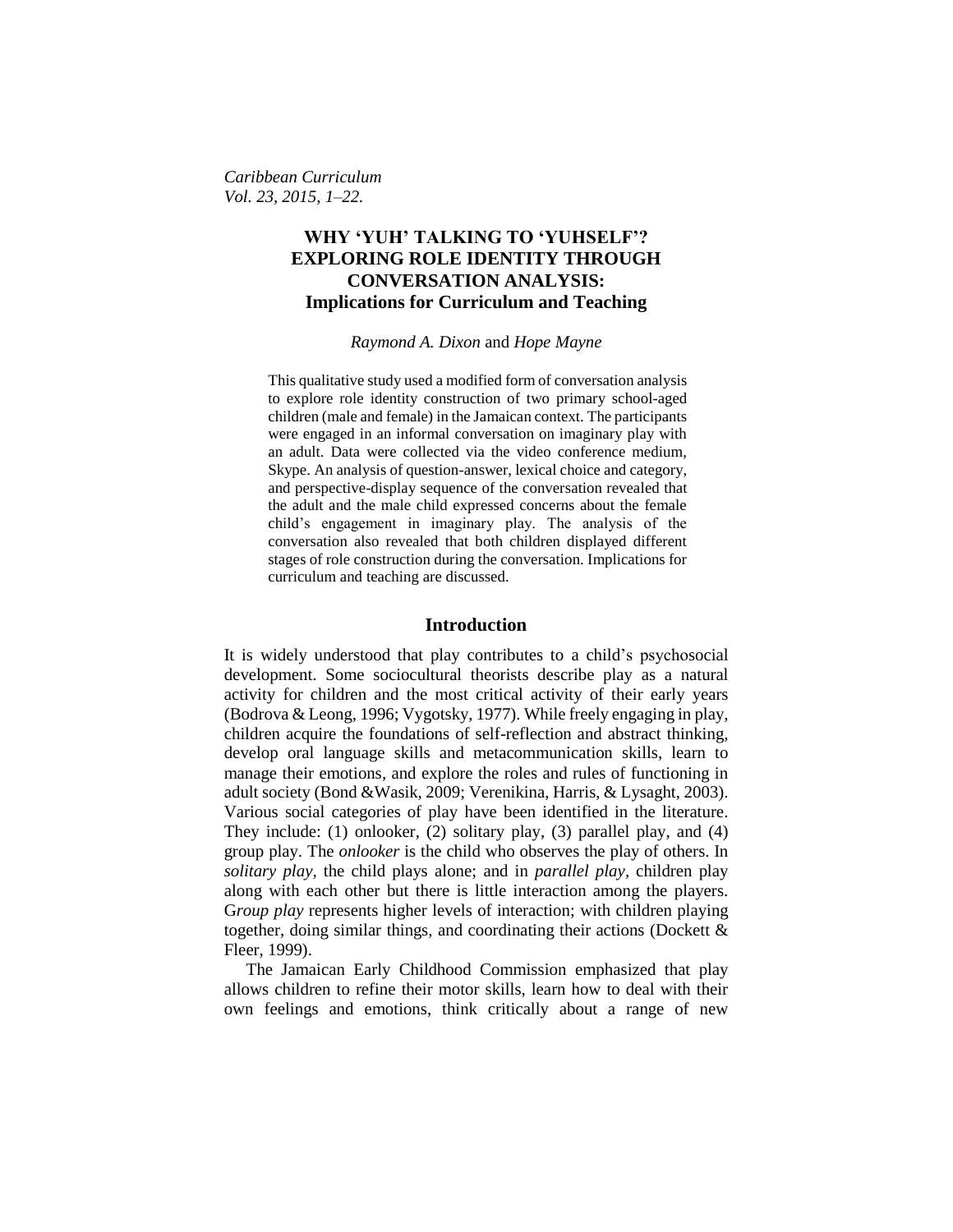experiences, interact sociably with others, and resolve conflicts in appropriate ways. In addition, play is also important for children to develop their imagination and creativity. Through play they are able to experiment, discover, and dramatize what they see happening around them. In an attempt to make meaning of the world around them, play helps children to integrate knowledge in a meaningful way, learn selfexpression, and gain a sense of competence (Jamaica. Early Childhood Commission, 2014).

### **Imaginary Play**

Imaginary play is defined here as solitary play. This is sometimes referred to as private speech; a mechanism which Vygotsky emphasized that children use for turning shared knowledge into personal knowledge. He proposed that children incorporate the speech of others and then use that speech to help them solve problems (Slavin, 2000). Private speech can be seen in young children who frequently talk to themselves, especially when faced with difficult tasks. According to Slavin, studies found that children who make extensive use of private speech also learn complex tasks more effectively than other children. As children grow older, private speech becomes silent but is still very important.

Private speech often manifests itself in different types of imaginary play. According to Huizinga (1955), it is a stepping out of real life into a temporary sphere of activity with a disposition of its own. Every child knows that she or he is pretending or is only having fun. Nevertheless, the consciousness of play being "only pretend" does not prevent it from proceeding with the utmost seriousness, absorption, and devotion, which passes into rapture and temporarily abolishes that troublesome "only" feeling (p. 8). Soundy (2009) articulated that pathways into play are often influenced by early exposure to picture books. Conditions become ripe for imagery thinking when real experiences are combined with storybook events, allowing children to readily transcend the present reality and playfully engage in the fantasy mode. The imaginary play may take on several characteristics—invisible companions; personified objects, when a child attributes animate properties to an external object, for example, a stuffed animal endowed with human-like personality traits; and children who engage in extended role play by adopting alternative personas (Roby & Kidd, 2008).

Other researchers provided evidence that imaginary play activities are not only enjoyable in their own right, but also have clear intellectual, social, and emotional benefits to children who participate in them (Roopnarine, Shin, Donovan, & Suppal, 2000; Stegelin, 2005). According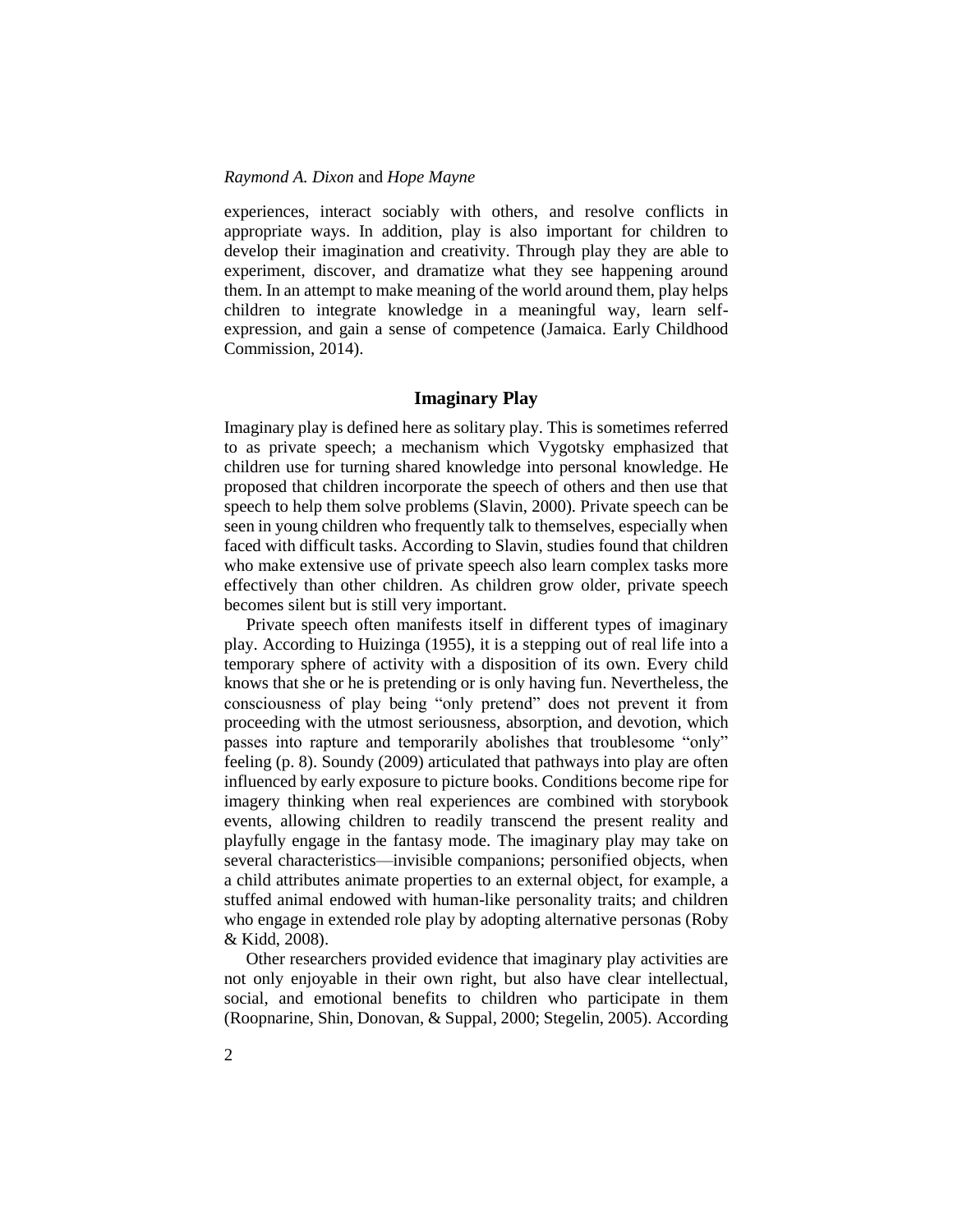to Roby and Kidd (2008), the propensity to engage in pretend play has been linked to several important developmental milestones, including the development of self-recognition and the theory of mind and language. For example, Bouldin, Bavin, and Pratt (2002) demonstrated that children with imaginary companions produced a range of more complex sentence types in a narrative task than matched control children without imaginary companions. In addition, children who engage in a variety of imaginary play tend to become more adept and flexible thinkers. Harris (2000) submitted that this is because they gain more practice at simulating thought processes other than their own.

Children are good at finding alternative stages to playact their fantasies, especially in circumstances where play is not sanctioned, such as in the classroom. According to Soundy (2009):

youngsters readily take part in imaginary expression, discover available forums, and release emotions in subtle, but meaningful ways. They engage in visualization and auditory output as a strategy for learning how to create dramatic scenarios for expressing simple and complex information. These moments of play occur in small, precious spaces of time when the integration of language and imagination blossom into dynamic engagement with an idea. (p. 382)

So while play is believed to be an immediate and natural tool for generating and expressing ideas, and for developing vocabulary and language in early childhood; often, imaginative play—such as children talking to themselves on a regular basis—is inadvertently discouraged in some sections of Jamaica. The authors' experience in rural Jamaica demonstrates that this type of play is often discouraged. In some rural districts, it is an unspoken understanding that parents must be curious when their children seem to be talking or playing with imaginary friends. Such attitudes are rooted in old folktales that are steeped in the belief that spirits sometimes communicate with children. These spirits enjoy playing with unsuspecting children who may not be capable of distinguishing between the spirits and real persons. Such views are not surprising, as Klausen and Passman (2007) admitted that "many early descriptions of pretend companions may not be recognized as such because they were depicted in terms of spirits and other supernatural concepts" (p. 351). Interestingly, Anderson, Vanderhook, and Vanderhook (1996) highlighted that even at the end of the 20th century, some groups in the Americas still viewed pretend companions as preternatural powers that sometimes "will result in spiritual bondage" (p. 196).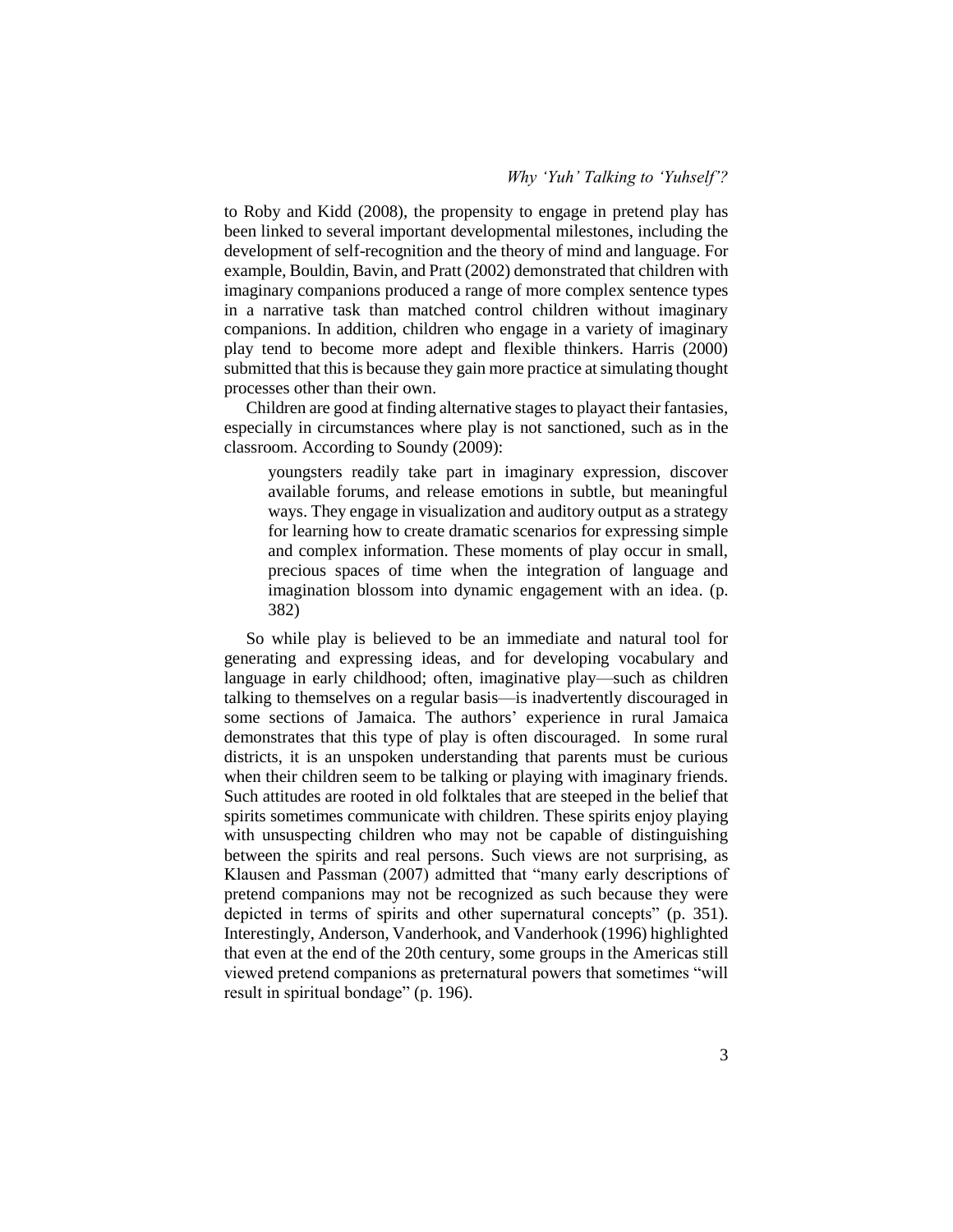## **Play and Role Identity**

Levinson (2005) investigated the interface between play and identity in home and school contexts—in particular, the role of play in shaping role identity. He asserted that self-fashioning is a social and cultural space, and, as pointed out by Holland, Lachicotte, Skinner, and Cain (1998), "remains, more often than not, a contested space, a space of struggle" (p. 282). For example, Szeman (1995) listed a variety of games played by young Gypsy children that she had observed in a Hungarian kindergarten. Most of these games were connected to real-life experience and included activities such as cooking, eating, looking after children, "daddy-mummy games," travelling in groups, jumping, and hunting for rabbits. Children's culture provides a framework within which their social relations can be described (Geertz, 1975). Therefore, play can be perceived as a social practice distributed across a range of contexts and co-participants, and influenced by the tools and symbol systems of the culture (Wood, 2004). According to Levinson (2005), "learning is socially mediated and constructed as children participate in shared and distributed practices that are based on combining real-world knowledge with play knowledge" (p. 503; see also Brostrom, 1999; Hakkarainen, 1999). His study among Gypsy students confirms that play serves the role of learning, cultural reproduction, imitation, and enculturation into rules and norms of society. It also represents a site of contested power relations in which children challenge dominant modes of control.

## **Interactionism Theory of Play**

Berg (1999) maintained that there is a relationship between the emotional abandonment of play and the emotional need to create and develop a personal identity. Speaking specifically about children playing roles, he advanced the thesis that the "fascination of play is born out of the childish unconscious need for building an identity, the need to get a picture of who one is" (p. 13). Contrasting Piagetian theory of cognitive development with Mead's (1932) interactionist theory of play, he indicated that the former theory explains play as a means for cognitive development and for fun and fascination, while providing no linkage to its necessity for identity development. Mead's interactionist theory, on the other hand, identified stages of play, known as the play and game stages, viewing them as stages of development of *Self* or personal/role identity.

Berg (1999, pp. 17–23) provided further clarity to Mead's interactionist theory of play by delineating and describing the various stages. He described them as: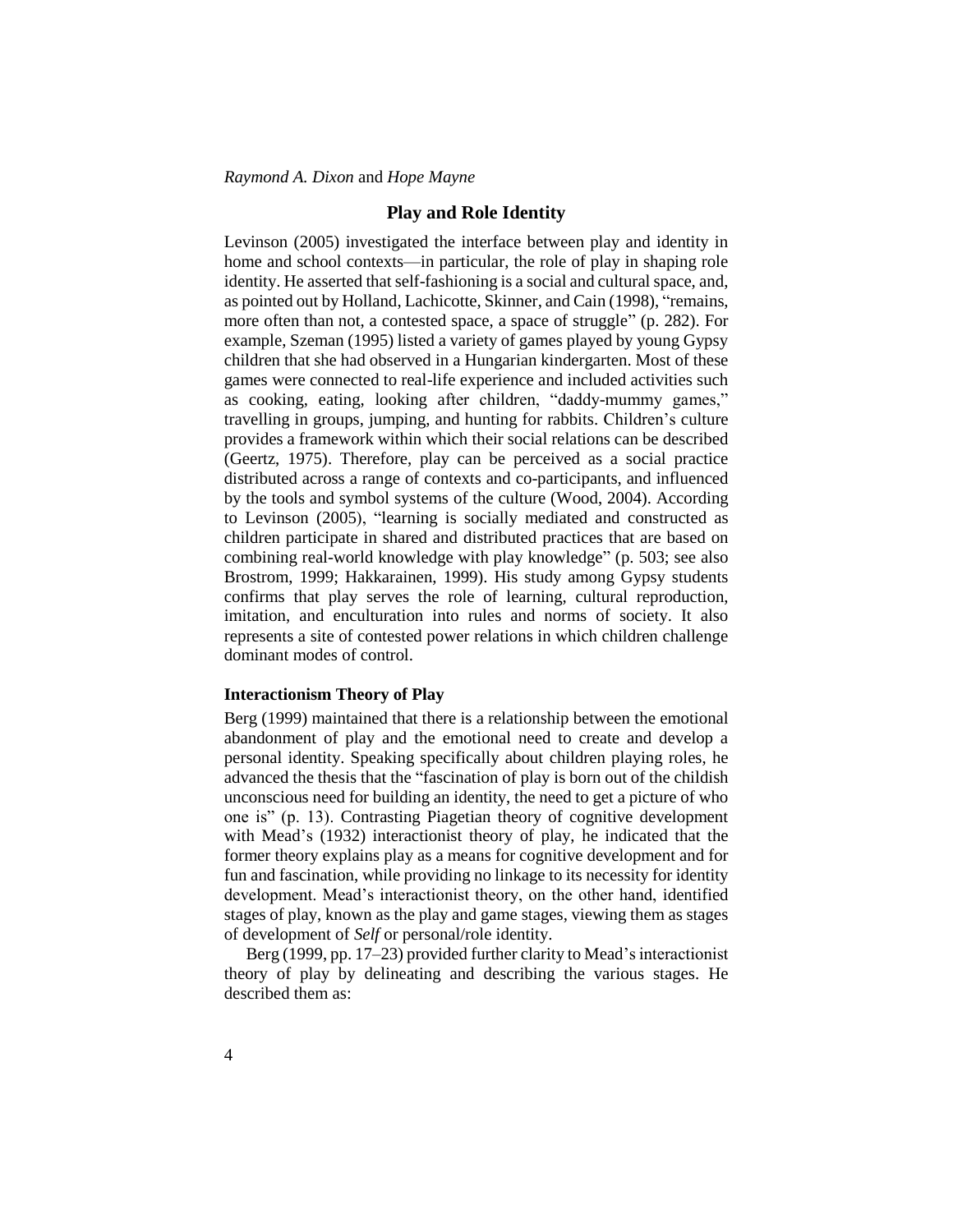- The Amorphous Stage at this stage the capacity to differentiate between identities is not developed. The child exercises this capacity through mimicry and imitation without being aware of the possibility of taking on various identities. Their own Self is not crystallized, but is subjected to formation through the child's working with different human stimuli from the outside world. This stage is typical during the first two years of the child.
- The Play Stage at this stage children gradually discover that they can be a special sort of player or participant rather than just an undifferentiated player or participant. In other words, through play they can assume the role of princess, knight, nurse, or adult. Children develop strong dramatic capacity and empathy. Through their play they start conceptualizing ambiguity and multiplicity of the world. This stage normally persists from ages two to six.
- The Game Stage at this stage students are able to stick to their role in a game at the same time that they represent and adjust to the role of other players. So while the child explicitly plays a role, she or he implicitly maintains their identity. At this stage the child's identity begins to crystallize through play. There is a mutual adjustment and understanding of the corresponding identities involved; the child as an individual exists in relation to the multitude of identities in the social arena.
- The Stage of Generalization and Maturity according to Berg (1999), at this stage the individual within the maturation process combines together all the games she or he participated in, and from these sculptures a coherent social whole. It involves complex games the individual plays and the consummation of the individual in a stronger, clearer, and discernible personality. The concept points to all the roles and attitudes that the individual has been in contact with integrated into each other.

Berg (1999) cautioned that there is no possible way to distinguish in a definitive way between the stages because one stage begins long before the preceding stage ends. In addition, the stages never go away totally once we are mature.

Since talk is inextricably linked with play, whether individually or in groups, analysing talk during play can open windows into children's actions, interactions, and also how they think about themselves and their environment. One method for accomplishing this is conversation analysis (Butler & Weatherall, 2006; Sidnell, 2010, 2011).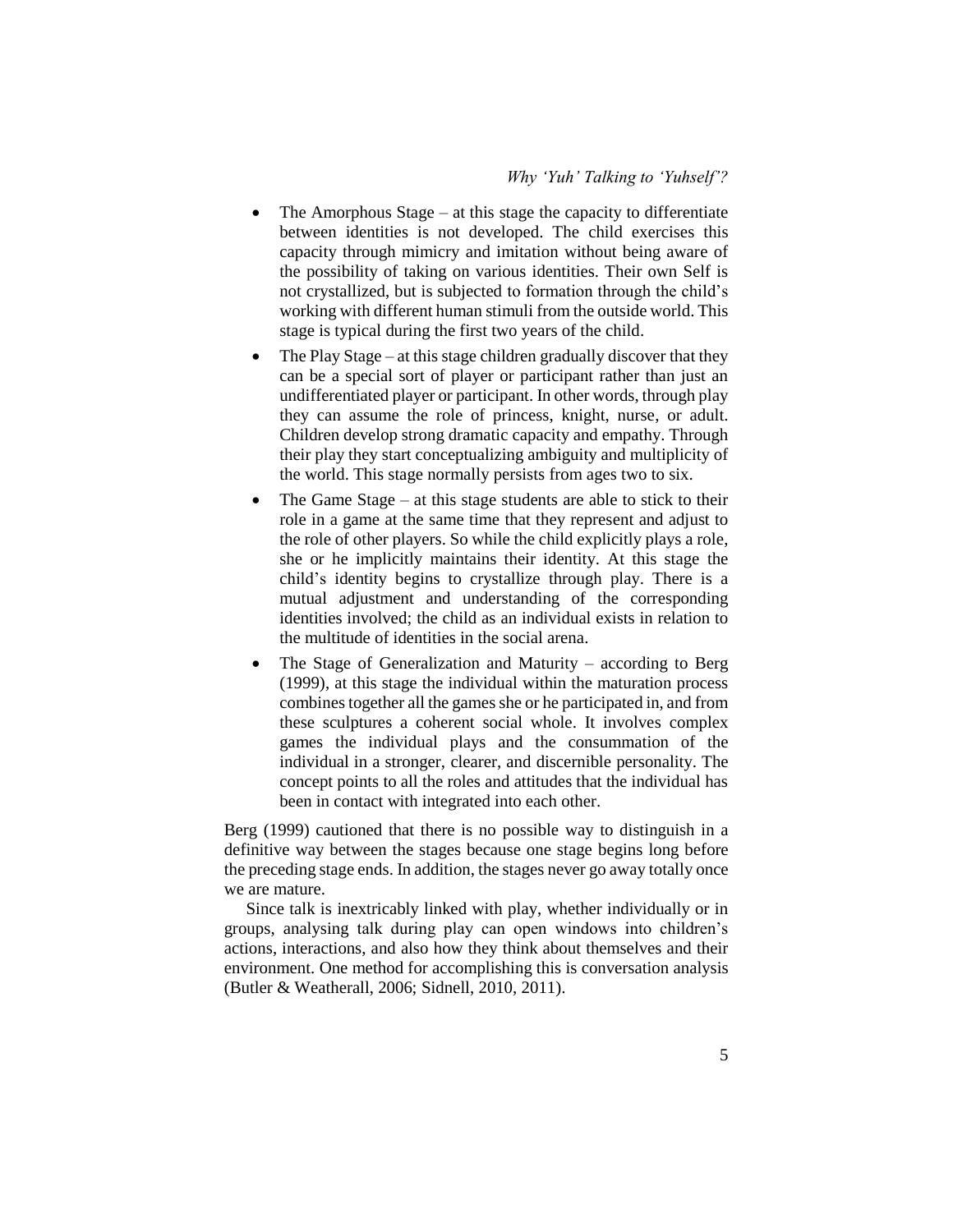## **Conversation Analysis**

According to Rapley (2008), conversation analysis is undertaken to focus on how social actions and practices are accomplished in and through talk and interactions. Through this analysis, one is able to focus on features of interaction such as how speakers take turns to talk, how talk is shaped by prior actions and shapes what follows it, how talk is designed to perform certain actions, what words people use, and how the broader trajectory talk is organized. Goodwin and Heritage (1990) indicated that the "discipline of conversation analysis essentially emerged as a fusion of the interactive and phenomenological/ethnomethodological traditions" (p. 287). This combination allows interactional material to be used as the basis to investigate the procedural "bases of reasoning and action through which individuals recognize, constitute, and reproduce the social and phenomenal worlds they inhabit" (p. 288).

From its inception, the proponents of conversation analysis insisted that in the real world of interactions, sentences are not treated as isolated artifacts but must be understood as forms of action situated within specific context and designed with specific attention to these contexts (Goodwin & Heritage, 1990). The conversational analytic approach promises to explain not only how the mutual intelligibility of words is ordinarily achieved, but also why various persons from different social categories such as race, gender, visual and hearing impairments—experience conversational difficulties (Rawls, 2004). While conversation analysis focuses primarily on talk, its research design also integrates nonverbal aspects of interaction. Conversation data are collected by video or audio devices (Peräkylä, 2008). Peräkylä further added that:

CA studies can focus either on ordinary conversations taking place between acquaintances or family members, or on institutional encounters where the participants accomplish their institutional tasks through their interaction. CA elucidates basic aspects of human sociality that reside in talk, and it examines the ways in which specific social institutions are invoked in, and operate through, talk. (p. 1)

According to Rapley (2008), when analysing conversation, some key features that researchers focus on are: (1) turn-taking organization, (2) sequence organization and turn design, (3) lexical choice and category, and (3) structural organization. *Turn-taking organization* refers to the sequence in which speakers take part in a conversation. These turns can range from single words, sounds, or gesture to "long stretches of talks" (Rapley, 2008, p. 77). Sometimes turn-taking is pre-allocated, as in a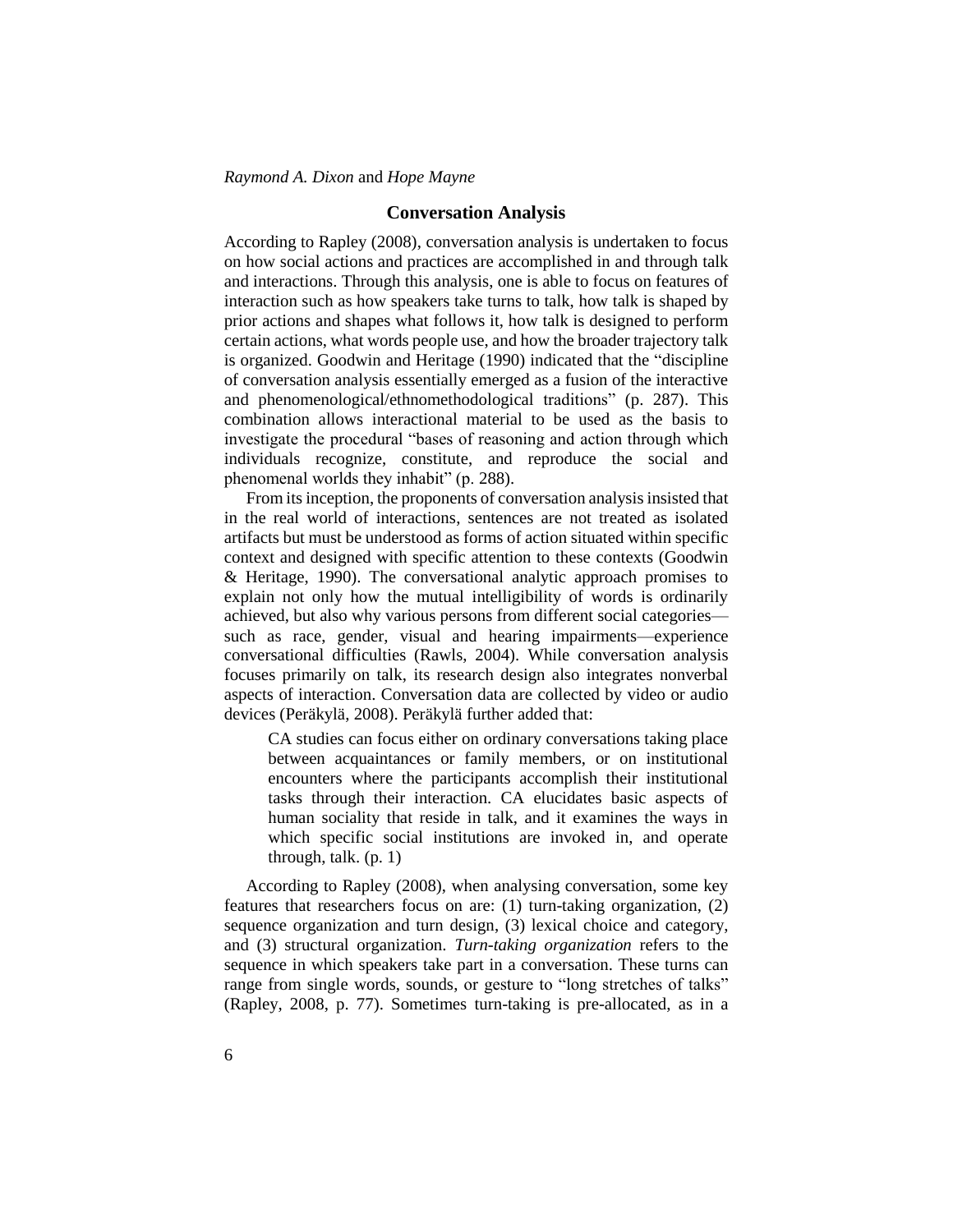judicial hearing where each person is given a time to speak. In less formal conversations, turn taking is not rigid and pre-allocated. This often imposes specific rights and responsibilities. Single acts are parts of larger, structurally organized entities. These entities can be called *sequences* (Schegloff, 2006). Speakers' specific actions are organized in sequences, and the most basic and the most important sequence is called *adjacency pair* (Schegloff & Sacks, 1973), which consists of two actions in which the first action ("first pair part") performed by one interactant invites a particular type of second action ("second pair part") to be performed by another interactant (Peräkylä, 2008, p. 3). *Lexical choice and category* refers to just which words people used as they talked, *and structural organization* refers to just how the broader trajectory of the talk is organized.

### **Purpose of the Study**

The purpose of this study was to use conversation analysis to explore the attitude of family members towards imaginary play, and decipher, through their conversation, the role identity construction of the children as described through the interactionistic theory of play (Berg, 1999). The following research questions guided the study:

- *1. What does an analysis of the conversation between an aunt, her nephew, and niece reveal about imaginary play?*
- 2. *What does an analysis of the conversation between an aunt, her nephew, and niece reveal about each child's role identity construction*?

## **Method**

This qualitative study analyses a conversation between three relatives, and situates their conversation within modern interactionistic theory of play (Berg, 1999), in an attempt to explore the phenomenon of child play in a Jamaican context. The method used was conversation analysis. Conversation analysis lends itself to a number of broad methodological precepts. An authentic experience was explored using equipment that captures ordinary conversation between family members and some details about behaviour, allowing the researchers an opportunity to determine what is distinctive about their interactions (Goodwin & Heritage, 1990; Sacks, Schegloff, & Jefferson, 1974).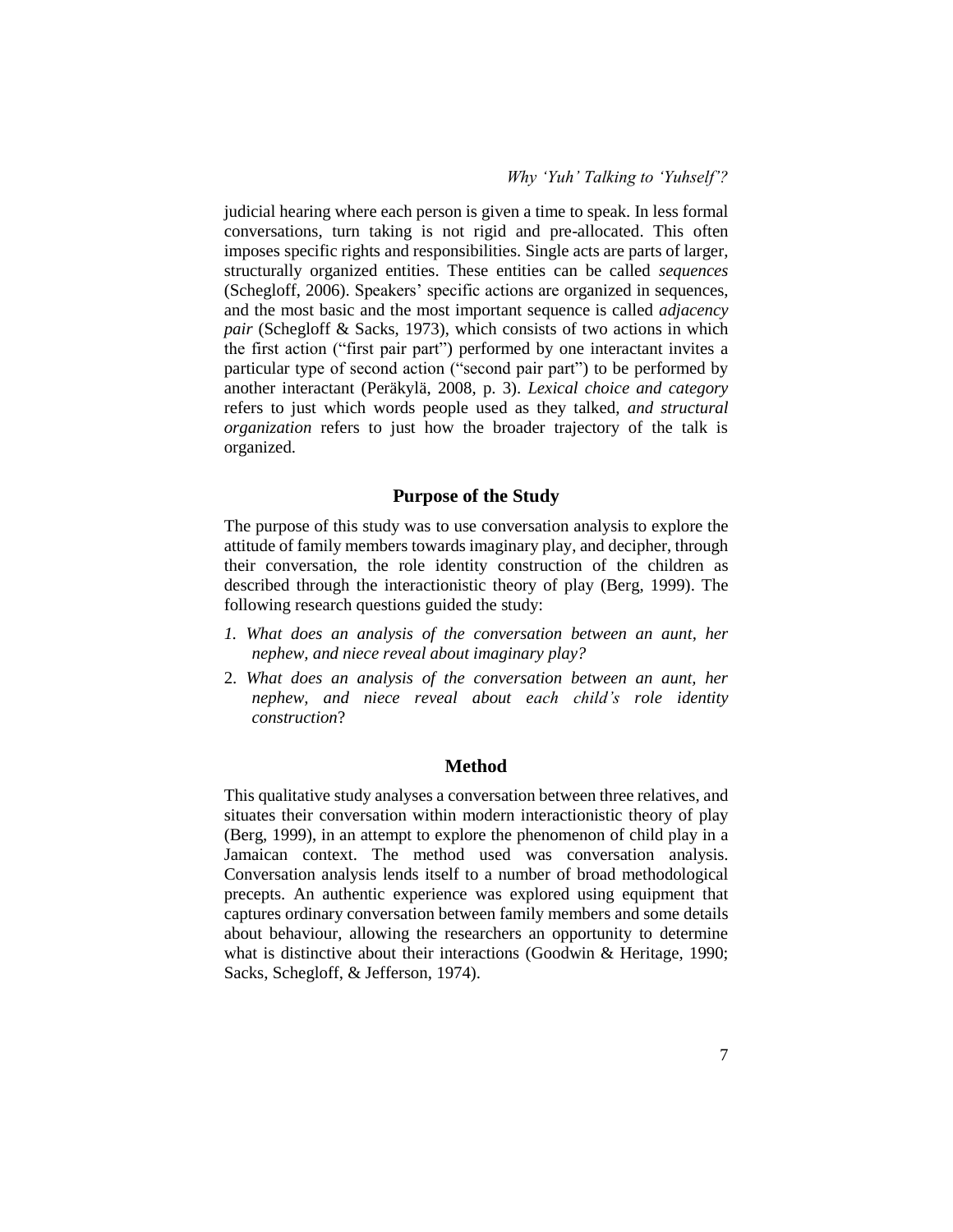#### **Participants**

Purposeful sampling was used. The standard used in choosing participants in purposeful sampling is whether they are "information rich" (Patton, 1990, p. 169). Participants were intentionally selected for the researcher to learn and understand the phenomenon (Creswell, 2012). The participants consisted of an aunt, her 7-year-old nephew, and her 5-year-old niece. They were engaged in a conversation on the video conference medium Skype. The aunt, who was temporarily away visiting another country at the time of the conversation, had made a call to her niece and nephew in Jamaica.

## **Procedure**

The conversation between the aunt, her nephew, and niece via Skype was audio recorded using a digital recording device. The recording was then downloaded to a computer. The conversation lasted for 35 minutes. A verbatim transcript was made of the conversation by repeatedly listening to the recordings from the computer and typing the words that were spoken and the person who spoke them. According to Poland (2002), it is important for transcripts to be verbatim accounts of what transpired. The transcription should not be edited or "tidied up" to make them "sound better" (p. 641). The speaker was identified on the left side of the transcript and what was said on the right side. Two transcribers reviewed the transcript by listening to the recordings several times to ensure the transcript reflected accurately what was said by each person in the recording. The transcript maintained the sequence in which each person spoke. Each person's turn of talk was given a specific line number. The transcribers then listened to the recording a third time adjusting the transcript according to the simplified transcription notation developed by Gale Jefferson. He developed a specific style of transcription notation designed to use "symbols found on a typewriter in order to render certain aspects of talk that are found in everyday interactions" (Rapley, 2008, p. 59). The following is the transcription:

#### **Transcription**

| 1. Carlton:     | I'll call [you ba-]                                       |
|-----------------|-----------------------------------------------------------|
| $2.$ Aunt:      | [No don't call me back] I want to talk about<br>why Donna |
| $3.$ Aunt:      | $(0.3)$ is talking to herself?                            |
| 4. Carlton:     | $O(k^{\circ})$                                            |
| <b>5.</b> Aunt: | Can you tell me why Donna is talking to herself           |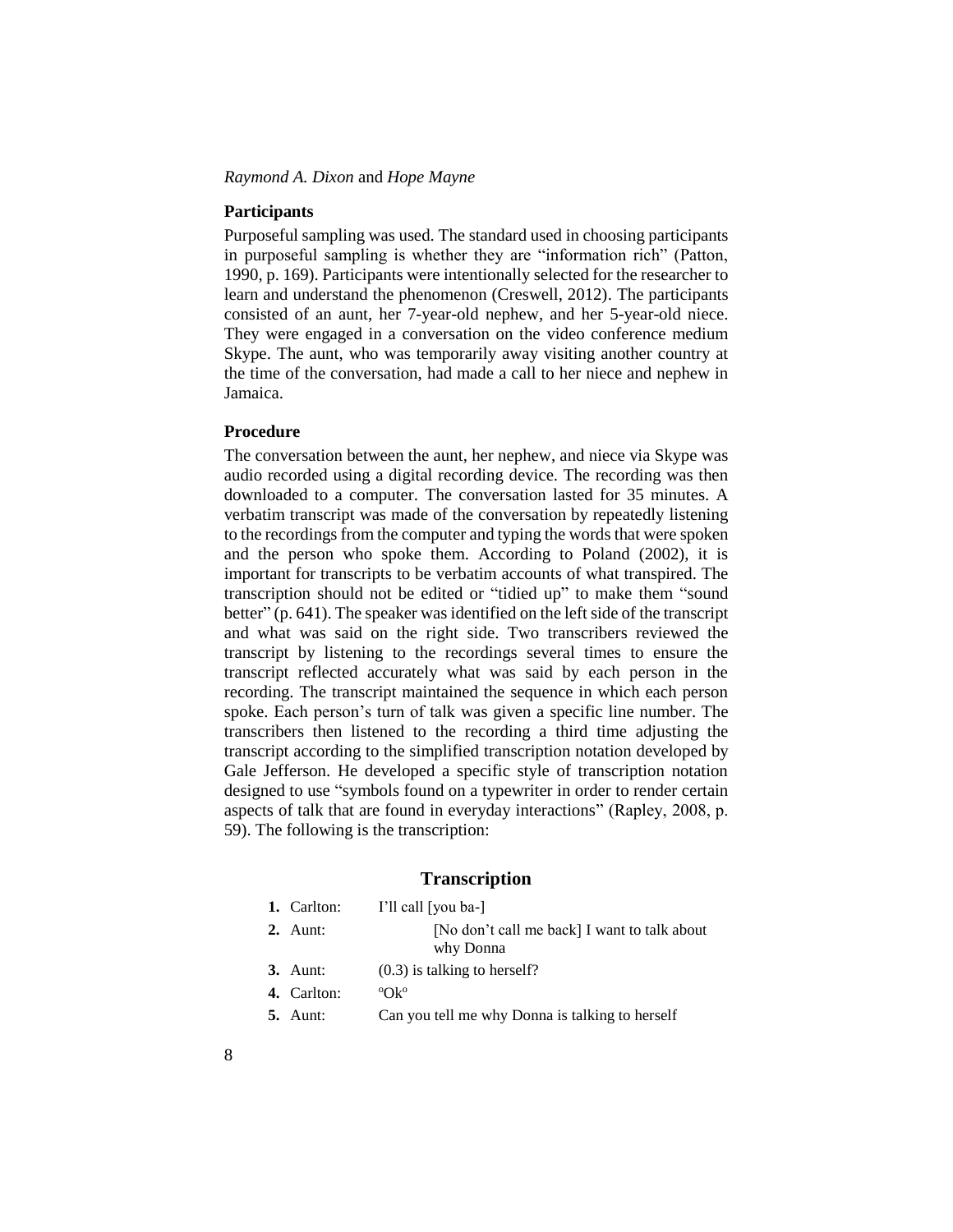| 6. Carlton:         | (0.2) I::: I DON'T KNOW ASK HER                                                                                    |
|---------------------|--------------------------------------------------------------------------------------------------------------------|
| $7.$ Aunt:          | Is it is it possible for me to talk to her                                                                         |
| 8. Carlton:         | $(0.3)$ .hhh OK                                                                                                    |
| $9.$ Aunt:          | Please go get her now so we can ask her why she<br>is talking to herself                                           |
| 10. Carlton:        | $(0.4)$ °She is coming°                                                                                            |
| 11. Donna:          | Hello ((whining))                                                                                                  |
| <b>12.</b> Aunt:    | Hello Donna my baby how are you?                                                                                   |
| 13. Donna:          | $(0.6)$ Fine                                                                                                       |
| <b>14.</b> Aunt:    | I heard you keep talking to yourself, "why do you<br>do that                                                       |
| 15. Carlton:        | $(0.6)$ She not answering you                                                                                      |
| <b>16.</b> Aunt:    | Let her talk Carlton?                                                                                              |
| $17.$ Aunt:         | Donna.                                                                                                             |
| 18. Donna:          | $^{\circ}$ ye::::s $^{\circ}$                                                                                      |
| <b>19.</b> Aunt:    | Why do you talk to yourself dar::ling                                                                              |
| $20.$ Donna:        | <sup>o</sup> I'm sorry <sup>o</sup>                                                                                |
| $21.$ Aunt:         | Why are you sorry                                                                                                  |
| 22. Aunt:           | (.) is it wrong to talk to yourself                                                                                |
| <b>23.</b> Donna:   | Because Carlton not playing with me and I have<br>nobody to play with                                              |
| <b>24.</b> Aunt:    | Oh so that's why you talk to yourself.                                                                             |
| $25.$ Donna:        | CAUSE YOU DON'T WANT TO PLAY WITH ME<br>((She stares at Carlton with a disappointing look))                        |
| 26. Carlton:        | <b>I AM BUSY</b>                                                                                                   |
| $27.$ Donna:        | > But yu sey yu on di computer an a ask if yu want<br>to play and yu sey no:: $o <$                                |
| 28. Aunt:           | Ok, so what do you talk about when you talk to<br>yourself                                                         |
| 29. Carlton:        | $SCHOOL =$                                                                                                         |
| <b>30.</b> Carlton: | $=$ >When she watch TV she talk to herself about it,<br>when she at school and she [come home she play<br>school]< |
| <b>31.</b> Aunt:    | Carlton let Donna answer]=                                                                                         |
| <b>32.</b> Aunt:    | =Why do you talk                                                                                                   |
| <b>33.</b> Aunt:    | (0.3) What do you talk about when you talk to yourself<br>Donna                                                    |
| <b>34.</b> Aunt:    | $(0.4)$ Donna                                                                                                      |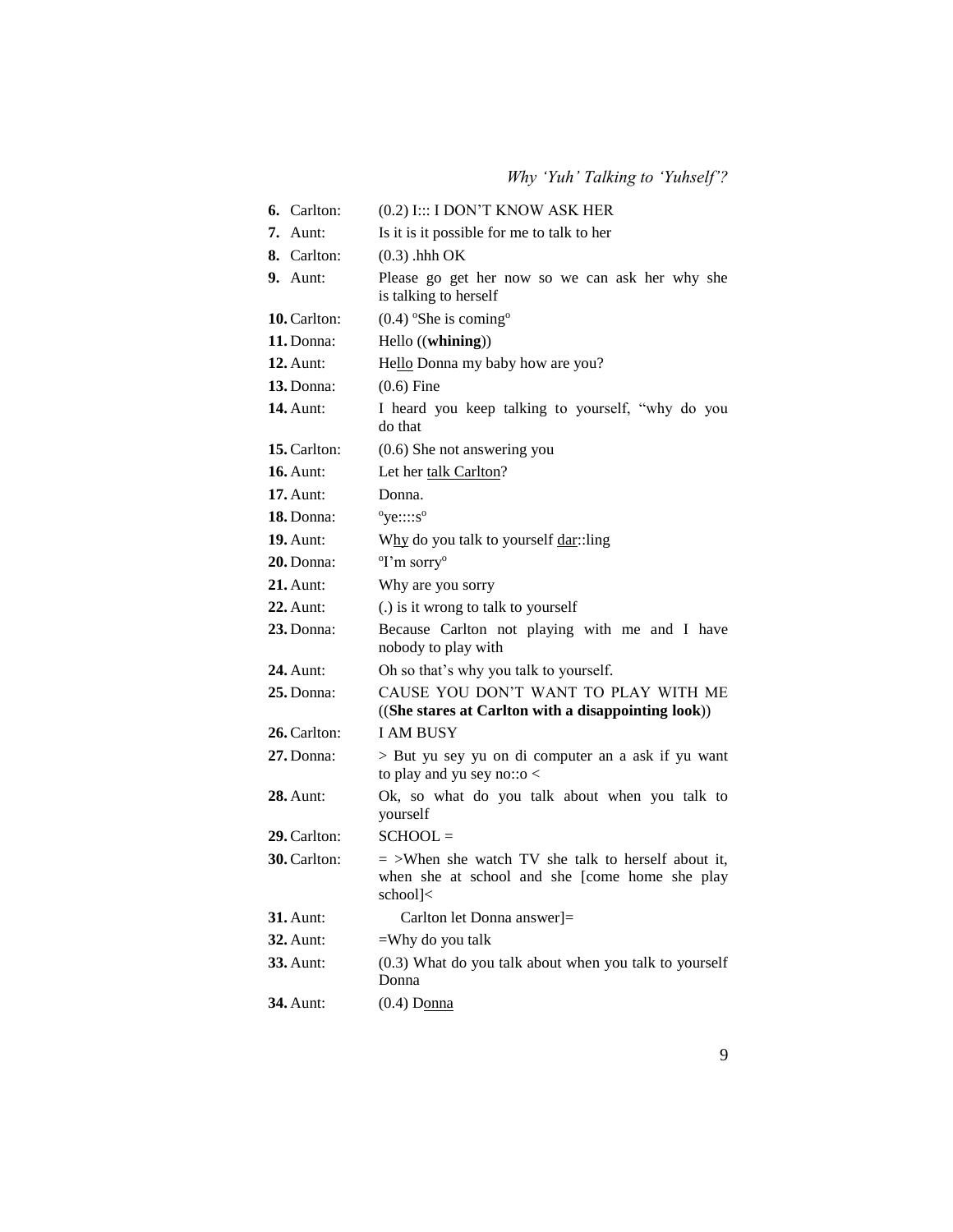| 35. Donna:          | hhh HMMMMMMMMM                                                                |
|---------------------|-------------------------------------------------------------------------------|
| <b>36.</b> Aunt:    | What do you talk about when you talk to yourself.                             |
| <b>37.</b> Donna:   | (0.5) Why yu waan to know dat                                                 |
| <b>38.</b> Aunt:    | Why I want to know that=                                                      |
| <b>39.</b> Aunt:    | $=$ it is <u>important</u> that I know.                                       |
| 40. Donna:          | $(0.3)$ (hmm) when a come home from school I talk to<br>myself about school   |
| $41.$ Danna:        | (.) because I want to be good [in school]                                     |
| <b>42.</b> Carlton: | [you are good in school]                                                      |
| 43. Donna:          | A WANT TO BE GOOD IN SCHOOL ((staring at her<br><b>Brother</b> ))             |
| <b>44.</b> Aunt:    | $S_0::o.$                                                                     |
| 45. Donna:          | I want to be good in school.                                                  |
| <b>46.</b> Aunt:    | So you think that will help you                                               |
| 47. Aunt:           | (0.3) So you think talking to yourself will help you to<br>do good in school? |
| <b>48.</b> Donna:   | No I don't talk to myself doing that                                          |
| 49. Aunt:           | But you just said that                                                        |
| $50.$ Donna:        | Aun- Aun- Aun-, Auntie Suzie?                                                 |
| 51. Donna           | $(0.3)$ >look at Auntie Annette, do you see her<                              |
| <b>52.</b> Aunt:    | No I don't see her                                                            |
| <b>53.</b> Donna:   | She is here?                                                                  |
| <b>54.</b> Aunt:    | She is there.                                                                 |
| <b>55. Donna:</b>   | $(0.3)$ She gone into the kitchen                                             |
| <b>56.</b> Donna:   | But I still want to kno::w                                                    |
| <b>57.</b> Donna:   | huh huh huh. ((staring at the chair))                                         |
| <b>58.</b> Aunt:    | Donna                                                                         |
| <b>59.</b> Carlton: | Every-time yu miss my birthday auntie Suzie                                   |
| <b>60.</b> Aunt:    | A miss u birthday?                                                            |
| <b>61.</b> Carlton: | Since yu gone you don't come to my seven year old<br>birthday party           |
| $62$ . Aunt:        | Ok when I come for Christmas I will go to your party=                         |
| <b>63.</b> Aunt:    | $=$ but I still [want to kno:::w].                                            |
| 64. Carlton:        | [But I don't see you till August]?                                            |
| $65.$ Aunt:         | But I still want to [know-]                                                   |
| <b>66.</b> Donna:   | [IS OCTOBER]                                                                  |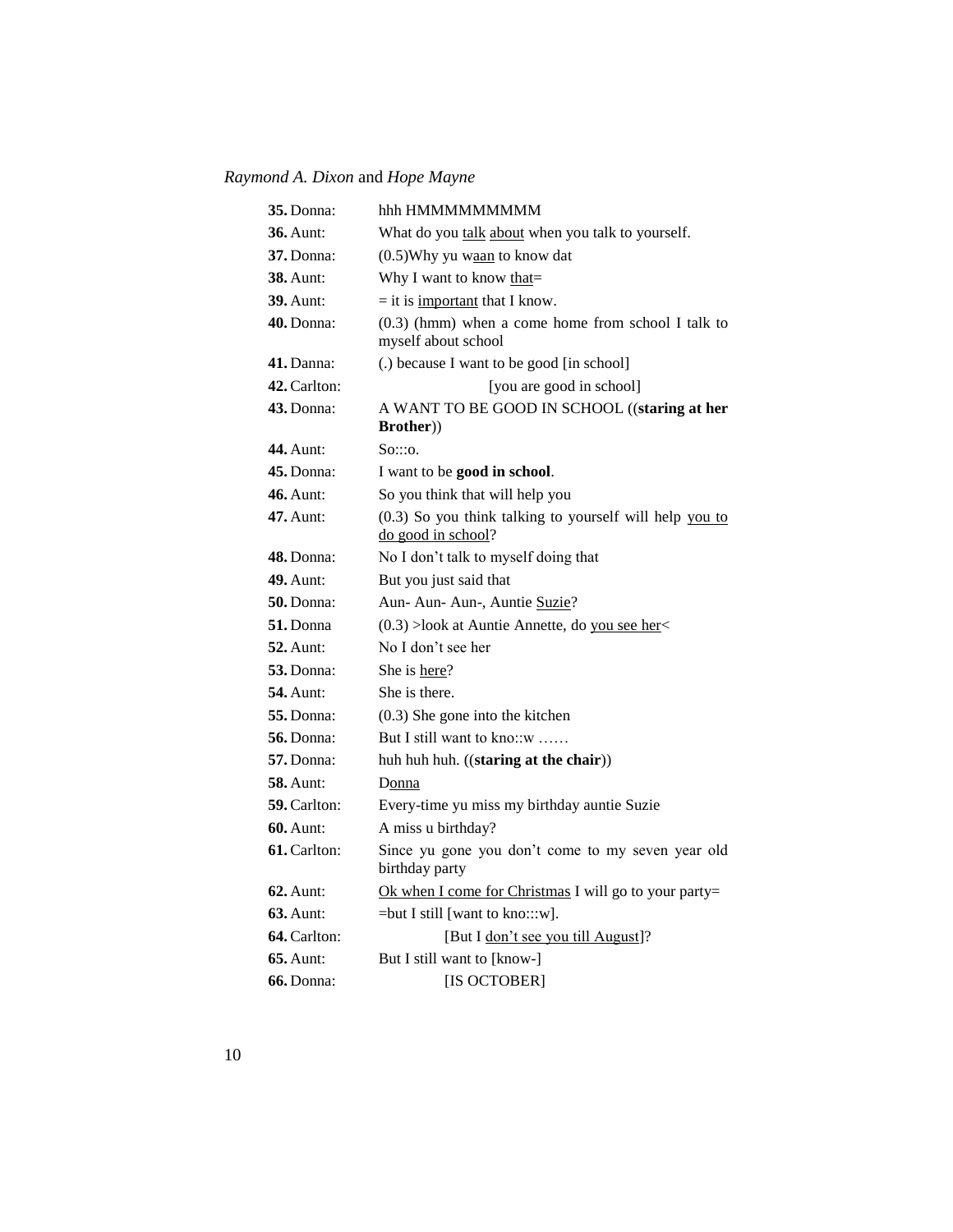| <b>67.</b> Aunt:    | But I still want to know why Donna is talking to<br>herself.                                                                                                                                                   |
|---------------------|----------------------------------------------------------------------------------------------------------------------------------------------------------------------------------------------------------------|
| <b>68.</b> Aunt:    | Donna I still want to know why you talk to yourself so<br>loudly                                                                                                                                               |
| 69. Carlton:        | Cause she is playing a teacher?                                                                                                                                                                                |
| $70.$ Aunt:         | She is playing a teacher.                                                                                                                                                                                      |
| 71. Carlton:        | Mek Donna answer?                                                                                                                                                                                              |
| $72.$ Aunt:         | Do you play a teacher Donna (.) Carlton says you are<br>playing a teacher                                                                                                                                      |
| <b>73.</b> Carlton: | Yes and she talking to herself saying that she coming<br>and that she is not going to be coming and there is<br>nobody and she talking to herself an- an- an- she say<br>come here I am not going to beat you. |
| $74.$ Aunt:         | Ok.                                                                                                                                                                                                            |
| $75.$ Donna:        | .hhh mmmmmm ((niece begin to cry))                                                                                                                                                                             |
| <b>76.</b> Aunt:    | $(0.3)$ So do you want to become a teacher Shari.                                                                                                                                                              |
| $77.$ Donna:        | $mm[mmmm]$ ((niece continue to cry))                                                                                                                                                                           |
| <b>78.</b> Carlton: | She is crying, she going to cut u off.                                                                                                                                                                         |
| <b>79.</b> Aunt:    | OK don't cry Donna                                                                                                                                                                                             |
| 80. Nashari:        | mmmmmmmm ((niece continue to cry))                                                                                                                                                                             |
| <b>81.</b> Aunt:    | (piccoch) I will talk with you another time ((end call))                                                                                                                                                       |

#### **Findings**

The findings are reported according to each research question. Textual evidence is provided without the higher level of details offered by the conversational analysis notations to prevent the reader who is unacquainted with Jefferson notations from being distracted from the clarity of the conversational interaction.

## **Research Question 1: Imaginary Play**

One category of sequence organization in conversation is *questionanswer*, where a question is asked and someone offers an answer. A series of questions were posed by the Aunt to her niece and nephew. An examination of the types of questions shows the determination of the aunt to understand why her niece carries on imaginative play. Throughout the entire conversation the aunt altered her questions six times in the following sequence:

Can you tell me why Donna is talking to herself? Line 5 (*opening question*) What do you talk about when you talk to yourself? Line 28 (*altered*)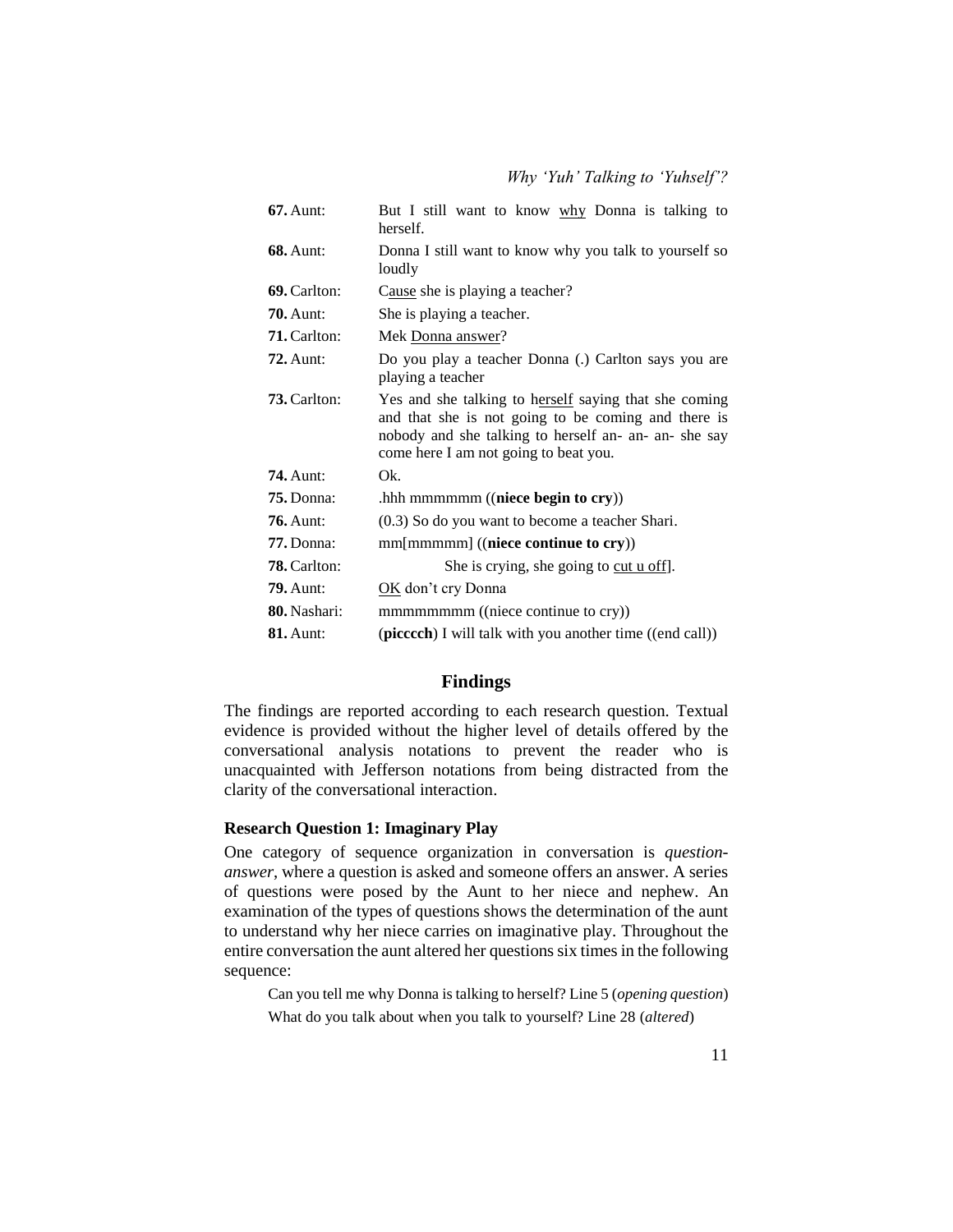So you think talking to yourself will help you in school? Line 47 (*altered*) But I still want to know why Donna is talking to herself? Line 67 (*altered*) Do you play a teacher Donna? Line 72 (*altered*)

The aunt's persistence, as seen through her questions, shows that she desired to know why her niece talks to herself and what she talks about. The transcript and recording do not indicate what motivates this curiosity, and why she should be so concerned about an innocent activity such as imaginary play. She did mention in *Line 39* that it is important that she knows what her niece talked about when she engaged in imaginary play. Supplemental data collection methods, such as retrospective interviews, could provide insight into why the content of the niece's imaginary talk was important to her.

Donna seemed very doubtful and confused in her answer to the question "what do you talk about when you talk to yourself?" She answered, changed her response, and seemed to try to change the trajectory of the conversation by using distracters, such as indicating that another person was in the room and pointing to a chair (see *Lines 32–58*)*.*

In respect to *lexical choice and category*, in Jamaica the official language is English but there is also a local dialect (known as Patois) which is spoken more often at home, outside of schools, and in social gatherings. When emotions such as disappointment, frustration, or anger are expressed, there is a tendency to switch to the local dialect as seen in *Line 37*.

| 36. Aunt:    | What do you talk about when you talk to yourself.               |
|--------------|-----------------------------------------------------------------|
| 37. Donna:   | Why yu waan to know dat (( <b>Patois</b> ))                     |
| 59. Carlton: | Every-time yu miss my birthday auntie Suzie (( <b>Patois</b> )) |

The excerpt in *Lines 19 & 20* shows that the niece was apologetic after her aunt persistently asked her why she talked to herself; she then offered her aunt a reason for talking to herself. Her aunt was, however, unclear why she was sorry so she asked her why she was sorry.

| 19. Aunt:   | Why do you talk to yourself darling? |
|-------------|--------------------------------------|
| 20. Donna:  | I'm sorry ((very apologetic voice))  |
| $21.$ Aunt: | Why are you sorry?                   |
| 22. Aunt:   | Is it wrong to talk to yourself?     |
|             |                                      |

A level of frustration was displayed by the niece when she gave as the reason her brother's refusal to play with her, when her aunt persisted in asking her why she was sorry to be talking to herself. Her brother insisted he was too busy and this obviously annoyed her—as indicated by her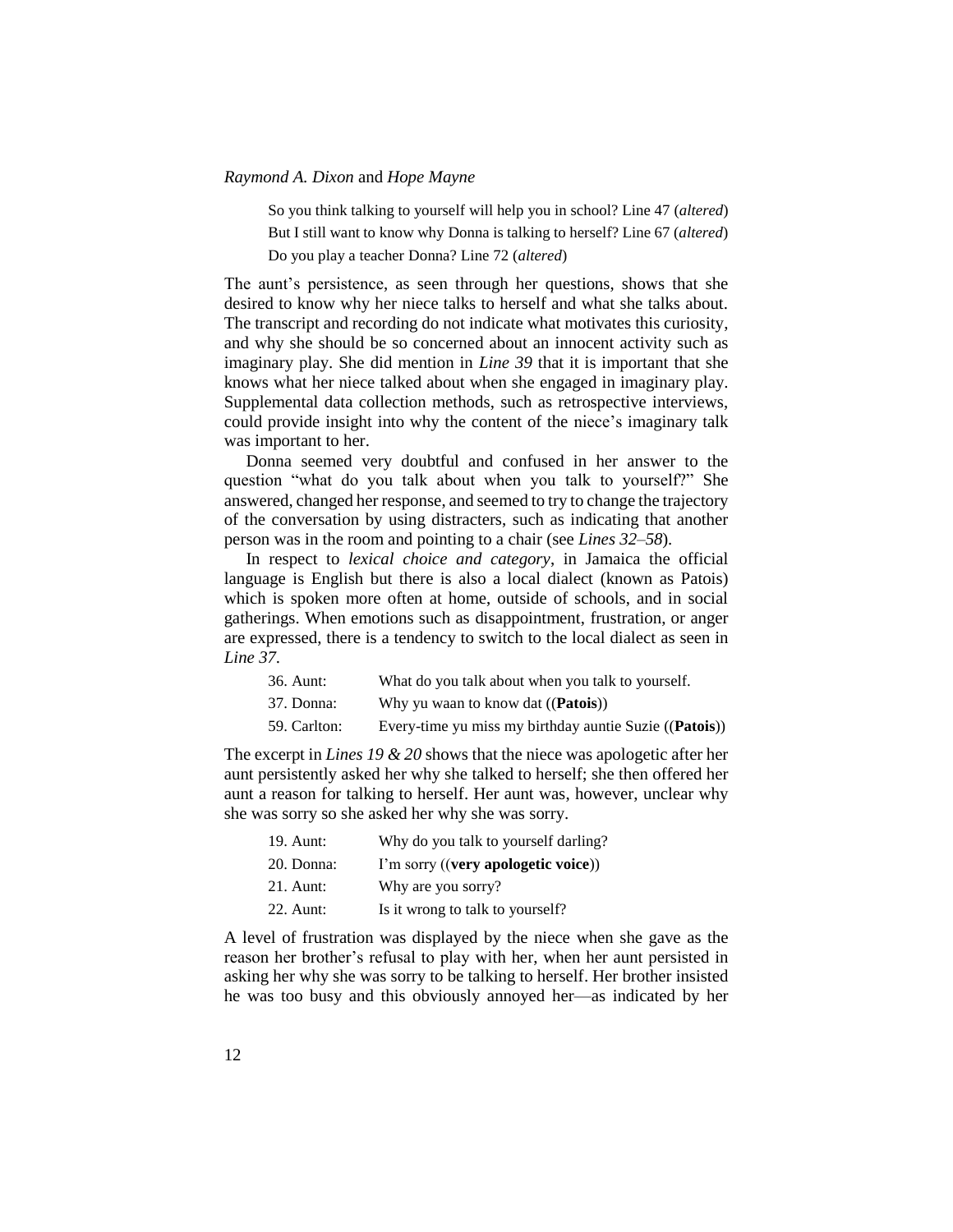rising voice and disappointing stare at her brother. Note also that she resorted to replying to him in her local dialect in *Line 27*.

(*Lines 23–27*)

| 23. Donna:   | Because Carlton not playing with me and I have<br>nobody to play with                                     |
|--------------|-----------------------------------------------------------------------------------------------------------|
| 24. Aunt:    | Oh so that's why you talk to yourself.                                                                    |
| 25. Donna:   | CAUSE YOU DON'T WANT TO PLAY WITH ME<br>$((She\; stars\; at\; Carlton\; with\; a\;disappointing\; look))$ |
| 26. Carlton: | <b>I AM BUSY</b>                                                                                          |
| 27. Donna:   | But yu sey yu on di computer an a ask if yu want to<br>play and yu sey no ((Patois))                      |

The niece's objection to her aunt's questions about why she talks to herself, her seeming frustration with her brother, and also her brother's disappointment that his aunt missed his birthday are illustrated in their switching from English to express themselves in Patois.

A level of *perspective-display sequence* was observed in the conversation as the aunt tried to find out why her niece was sorry about talking to herself. As shown in the previous extract, the niece, obviously thinking that something was inherently wrong, used the refusal of her brother to play with her as an excuse. Her brother, in turn, justified his refusal by saying that he was busy with something useful or important. In other words, playing with his sister, to him, was less important than the activity he was presently engaged in on his computer. Engaging in imaginary play was the alternative to satisfy her need for play.

Frustration can lead to avoidance of questions. This is depicted further in the excerpt (*Lines 48–58*), where on two occasions Donna showed this avoidance by trying to change the trajectory of the conversation by pointing out that her other aunt, Annette, was present. When Aunt Suzie indicated she still wanted to know, Donna hesitated, muttered to herself, and kept staring at a chair that was present.

#### (*Lines 48–58*)

| 48. Donna: | No I don't talk to myself doing that   |
|------------|----------------------------------------|
| 49. Aunt:  | But you just said that                 |
| 50. Donna: | Aun-Aun-Aun-, Auntie Suzie?            |
| 51. Donna  | look at Auntie Annette, do you see her |
| 52. Aunt:  | No I don't see her                     |
| 53. Donna: | She is here!                           |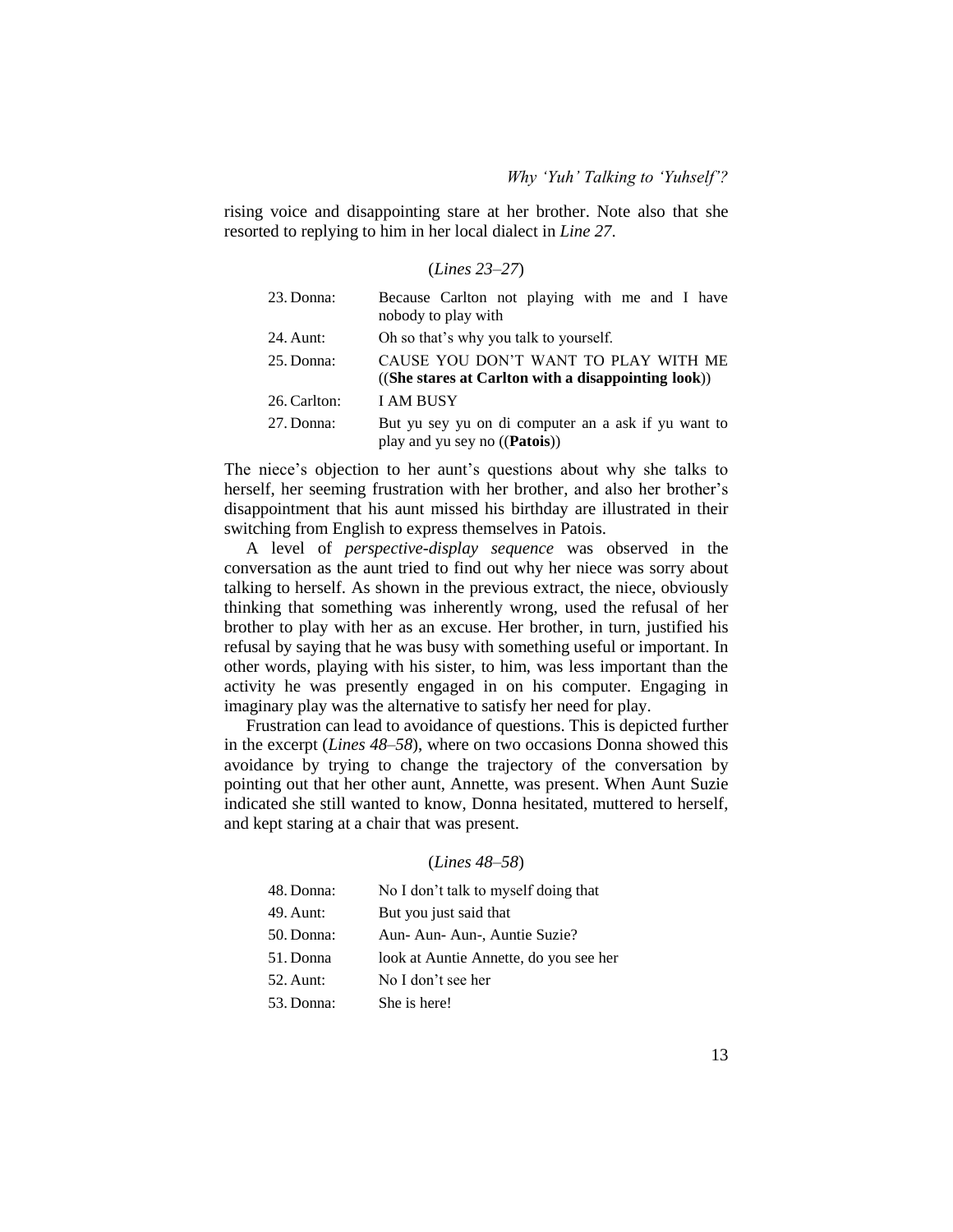| 54. Aunt:  | She is there?                            |
|------------|------------------------------------------|
| 55. Donna: | She gone into the kitchen                |
| 56. Donna: | But I still want to know                 |
| 57. Donna: | huh huh huh. $((starting at the chair))$ |
| 58. Aunt:  | Donna?                                   |
|            |                                          |

## **Research Question 2: Role Identity**

The conversation between aunt, niece, and nephew also indicated possible stages of role construction or *Self*. For example, Donna's brother told his aunt that his sister talked about school while she played by herself. When pressed further, Donna reluctantly admitted that was the case.

## (*Lines 33–47*)

| 33. Aunt:    | What do you talk about when you talk to yourself<br>Donna               |
|--------------|-------------------------------------------------------------------------|
| 34. Aunt:    | Donna                                                                   |
| 35. Donna:   | <b>HMMMMMMMMM</b>                                                       |
| 36. Aunt:    | What do you talk about when you talk to yourself.                       |
| 37. Donna:   | Why yu w <u>aan</u> to know dat?                                        |
| 38. Aunt:    | Why I want to know that?                                                |
| 39. Aunt:    | It is important that I know.                                            |
| 40. Donna:   | when a come home from school I talk to myself about<br>school           |
| 41. Donna:   | because I want to be good in school                                     |
| 42. Carlton: | you are good in school                                                  |
| 43. Donna:   | A WANT TO BE GOOD IN SCHOOL ((staring at her<br><i>Brother</i> )        |
| 44. Aunt:    | So.                                                                     |
| 45. Donna:   | I want to be good in school.                                            |
| 46. Aunt:    | So you think that will help you                                         |
| 47. Aunt:    | So you think talking to yourself will help you to do<br>good in school? |

While it is not clear at this point what role she took on—teacher or student—while playing school, the conversation clearly indicated that she believes that playing such a role will help her to do better at school. Later in the conversation her brother revealed that she actually assumed the role of a teacher while engaged in play.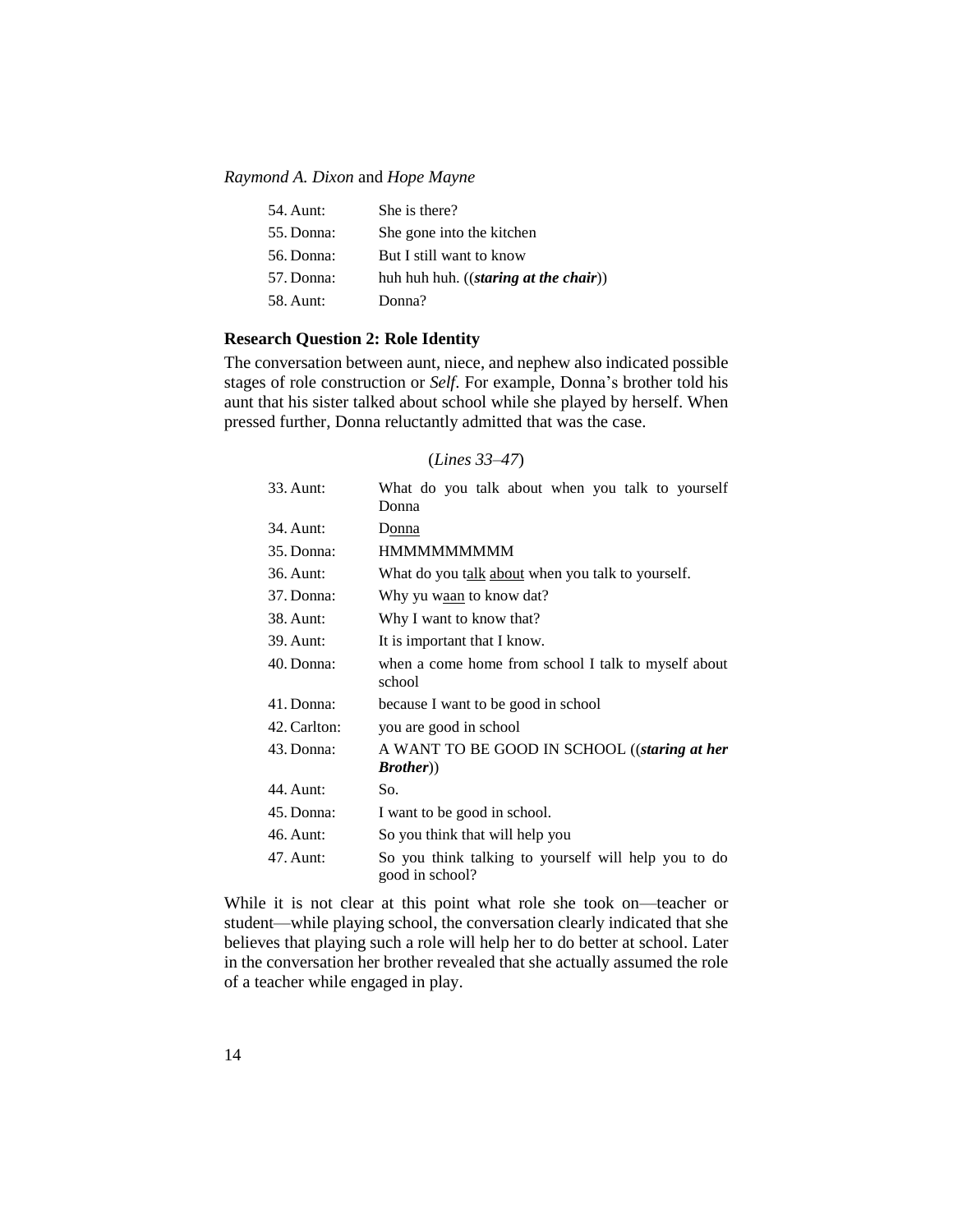#### *Lines 69–73*

| 69. Carlton: | Cause she is playing a teacher?                                                                                                                                                                                |
|--------------|----------------------------------------------------------------------------------------------------------------------------------------------------------------------------------------------------------------|
| 70. Aunt:    | She is playing a teacher.                                                                                                                                                                                      |
| 71. Carlton: | Mek Donna answer?                                                                                                                                                                                              |
| 72. Aunt:    | Do you play a teacher Donna? Carlton says you are<br>playing a teacher                                                                                                                                         |
| 73. Carlton: | Yes and she talking to herself saying that she coming<br>and that she is not going to be coming and there is<br>nobody and she talking to herself an- an- an- she say<br>come here I am not going to beat you. |

This level of investment in role play, as identified in the conversation, represents identity stage, Play Stage II, spoken about by Berg (1999). At this stage much emotional energy is invested in identifying with a role, such as a teacher, police officer, parent, and so on. As Berg pointed out, the urge at this stage is for a crystallization of meaning, identity, and reflective *Self* in a social world of infinite roles and possible identities. It should be noted that her role playing in her imaginative play is not without focus or goal. She sees it as a means to become better at school. So she is making the connection between playing a role and the performance and attitudinal improvement that may be accrued by doing so. She is beginning to recognize the expectations that are associated with a particular role which is considered appropriate by others. She knows that to receive positive appraisal from others, she must work at improving her performance (Simon, 1992). Using imaginary play as a means to enact a role was a means for her to take steps that will lead to an increase in the appraisal from others.

The analysis also revealed a possible stage of role identity by the brother, although he himself was not engaged in play. His refusal to participate in play with his sister, but rather to focus on working on the computer is indicative of the Stage that Mead (1932) and Berg (1999) characterize as *The Game Stage*; the capacity of the child to carry out and stick to one special identity or role and, at the same time, if necessary, adjust to the role of other players. The nephew refused to be distracted from his task. He focused on his activity even when his sister strongly insisted that he play with her. Yet he readily takes on the role of the older sibling, being willing to explain why his sister engages in imaginary play and initially encouraging his sister to speak for herself (see *Lines 5, 6, & 28–31*).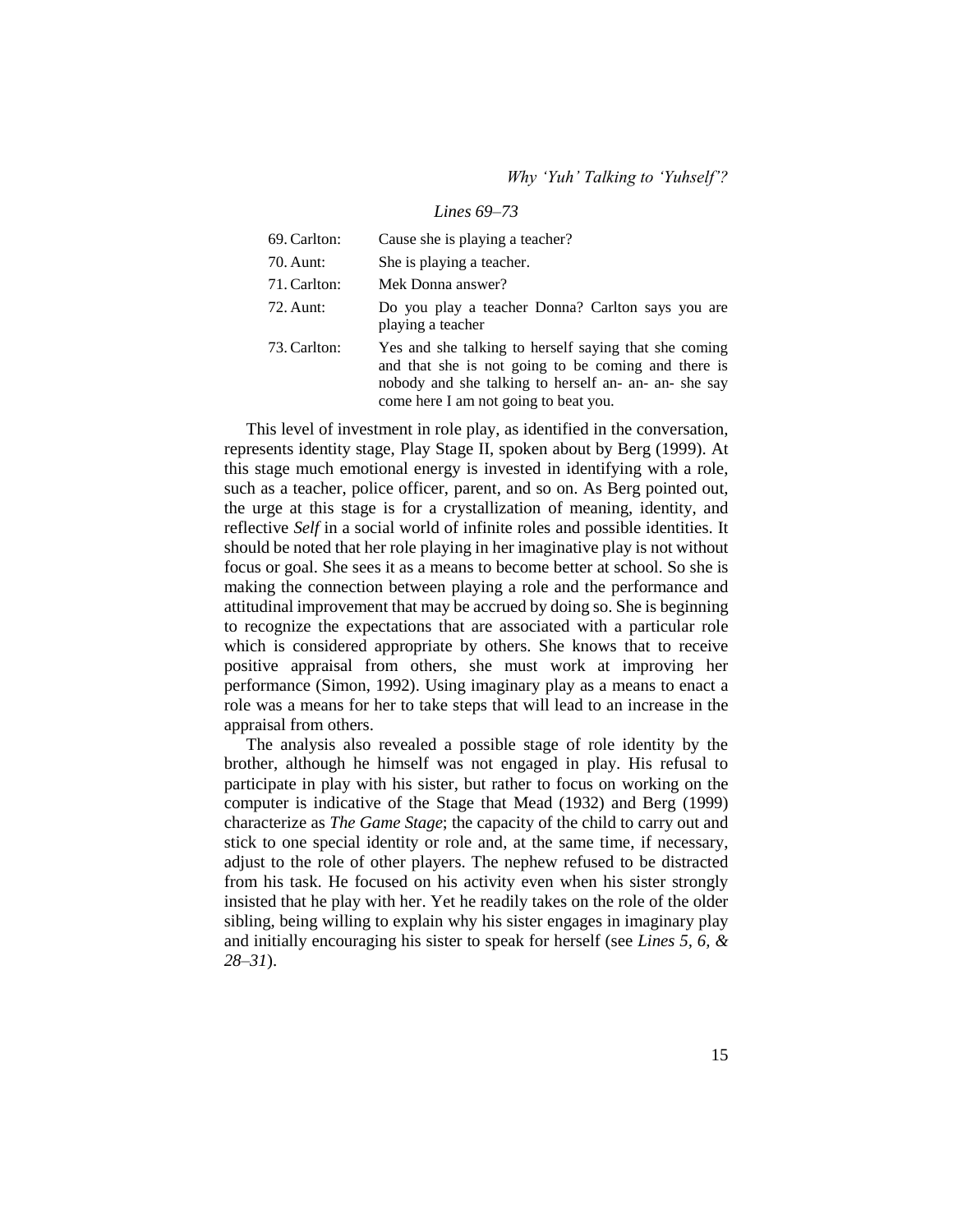#### (*Lines 5&6*)

| $5.$ Aunt:  | Can you tell me why Donna is talking to herself? |
|-------------|--------------------------------------------------|
| 6. Carlton: | I DON'T KNOW ASK HER                             |
|             |                                                  |

(*Lines 28–31*)

| 28. Aunt:    | Ok, so what do you talk about when you talk to                                                          |
|--------------|---------------------------------------------------------------------------------------------------------|
|              | yourself                                                                                                |
| 29. Carlton: | <b>SCHOOL</b>                                                                                           |
| 30. Carlton: | When she watch TV she talk to herself about it, when<br>she at school and she come home she play school |
| $31.$ Aunt:  | Carlton let Donna answer                                                                                |

## **Discussion**

What comes to the mind of a parent, relative, or teacher in Jamaica when their children or students are observed talking to themselves in imaginative play? The fact that a call made by an aunt—who was visiting another country—to her niece, primarily centred on why the niece was talking to herself would indicate that there was a level of concern on the part of the aunt. Such concerns shown by the aunt—while not proven conclusively in the data from the transcripts of the conversation—may be reflective to some extent of the sensitivity of some people in Jamaica to what imaginary play may be a symptom of. The Jamaican culture favours and encourages young children to play among themselves, model scenes, and construct events learnt in their classroom, in church, or in other social gatherings. It is understood that play aids in language, vocabulary, and even aesthetic (such as acting and singing) development of children. Equally, it is an unspoken understanding that parents must be curious when their children seem to be talking or playing with imaginary friends. Such attitudes, as pointed out previously, may be rooted in old folktales which suggest that spirits sometimes communicate with children by playing with them. The belief is that these spirits enjoy playing with unsuspecting children who may not be capable of distinguishing between spirits and real persons. So if a child is repeatedly seen talking to themselves, then a parent or observant adult should be curious and ensure that the child is not really entertaining spirits as their playmates. There is less concern if it is not a regular pattern or if the child exhibits this behaviour in the company of their peers while they are playing. Another perception held by many is that this might be an early indication of the onset of insanity.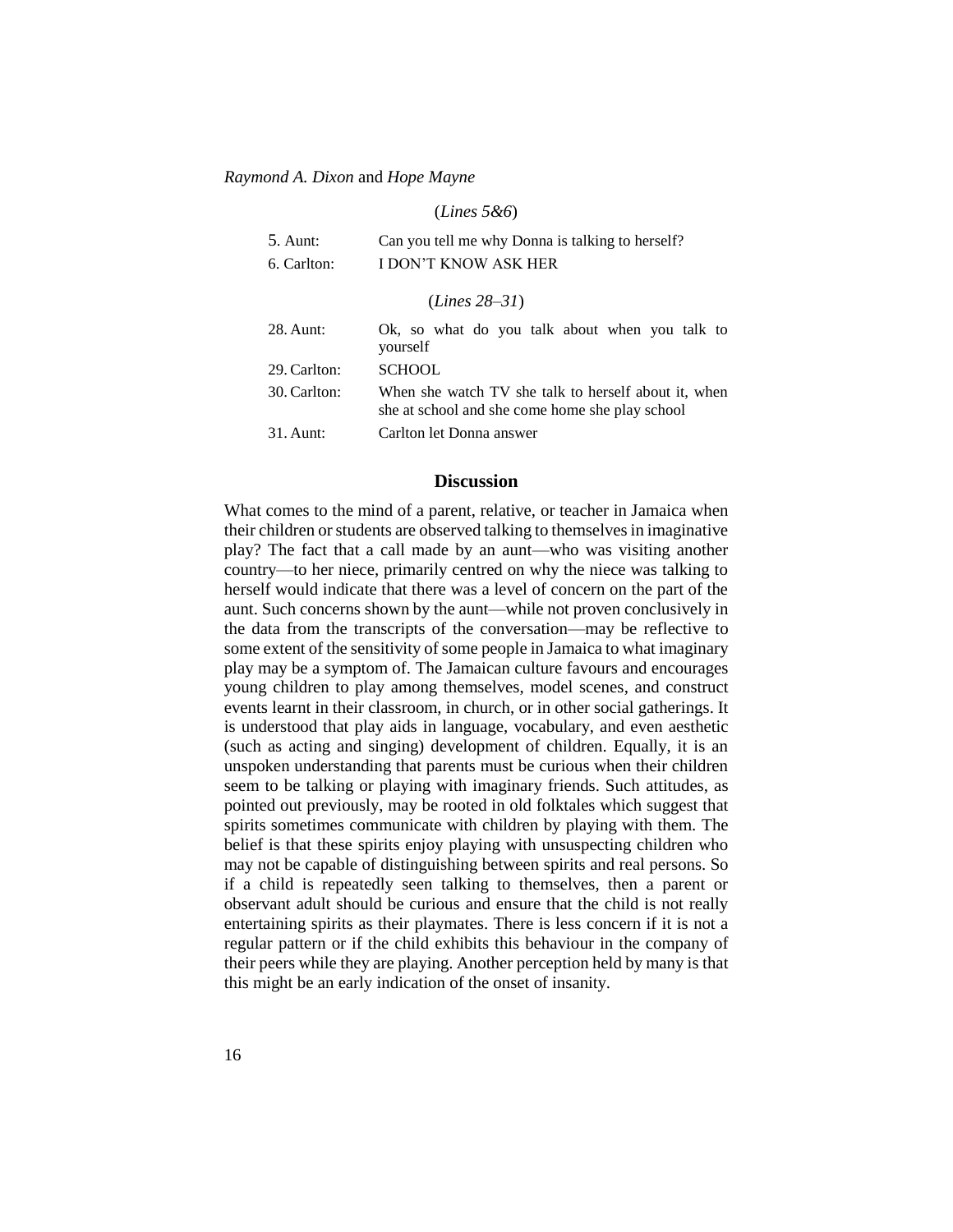## *Why 'Yuh' Talking to 'Yuhself'?*

The reality is that these long-held perceptions can influence parents, and possibly teachers, from encouraging children and students to cultivate the type of play that mediates psychologically and socially in the development of role identities. In order to increase positive evaluation from others, children will construct "ideal identities" and role-play these identities as a form of rehearsal to improve their self-esteem and selfefficacy (McCall & Simmons, 1978). As articulated further by Turner (2013), "as individuals become dependent on confirmation of their identity from others, their role performance have ever-more consequences for their level of self-esteem" (p. 334). When these identities move up in children's salience hierarchy, they become more committed to them and they evaluate their performance through broader cultural definitions and normative expectations. Emotions therefore play an important role in the child's self-evaluation of their role performance. Emotions serve as markers of adequacy in role performance, telling individuals whether their performances are acceptable or unacceptable. The child will therefore read the gestures, tone of voice, persistence, and so on, of others to see if their role performances have been accepted. If the reaction is not positive the child will experience negative emotions such as shame or guilt (Stryker, 1987).

The transcript did show at the end that the niece began crying. It would be informative to know why she cried. Was it because of the persistent questioning of her aunt? Did she somehow feel that her brother would still refuse to play with her? Did she feel that somehow her engaging in imaginary play was unacceptable to her aunt and her brother? Again, using another type of data collection method could provide better insight into this interaction. Interestingly, Stryker (1987) did indicate that if a child feels a sense of disapproval by others, the child may be moved to feel guilt or shame and question their actions in a particular type of play—resulting in withdrawal and the failure to benefit from the social and psychological gains that can be attributed to the integration of roles through play.

## **Implications for Curriculum and Teaching**

Vygotsky (1977) described the role of children's self-directed talk in guiding and monitoring thinking and problem solving. Research also supports his ideas (Emerson & Miyake, 2003; Woolfolk, 2013). If teachers and parents were to embrace the psychosocial importance of imaginative play—and other types of play—it would be beneficial to the overall development of the child as they interact at home and in school. Play in its various forms, including imaginative play, assists in the child's development of intellectual skills and abilities, and aid in their social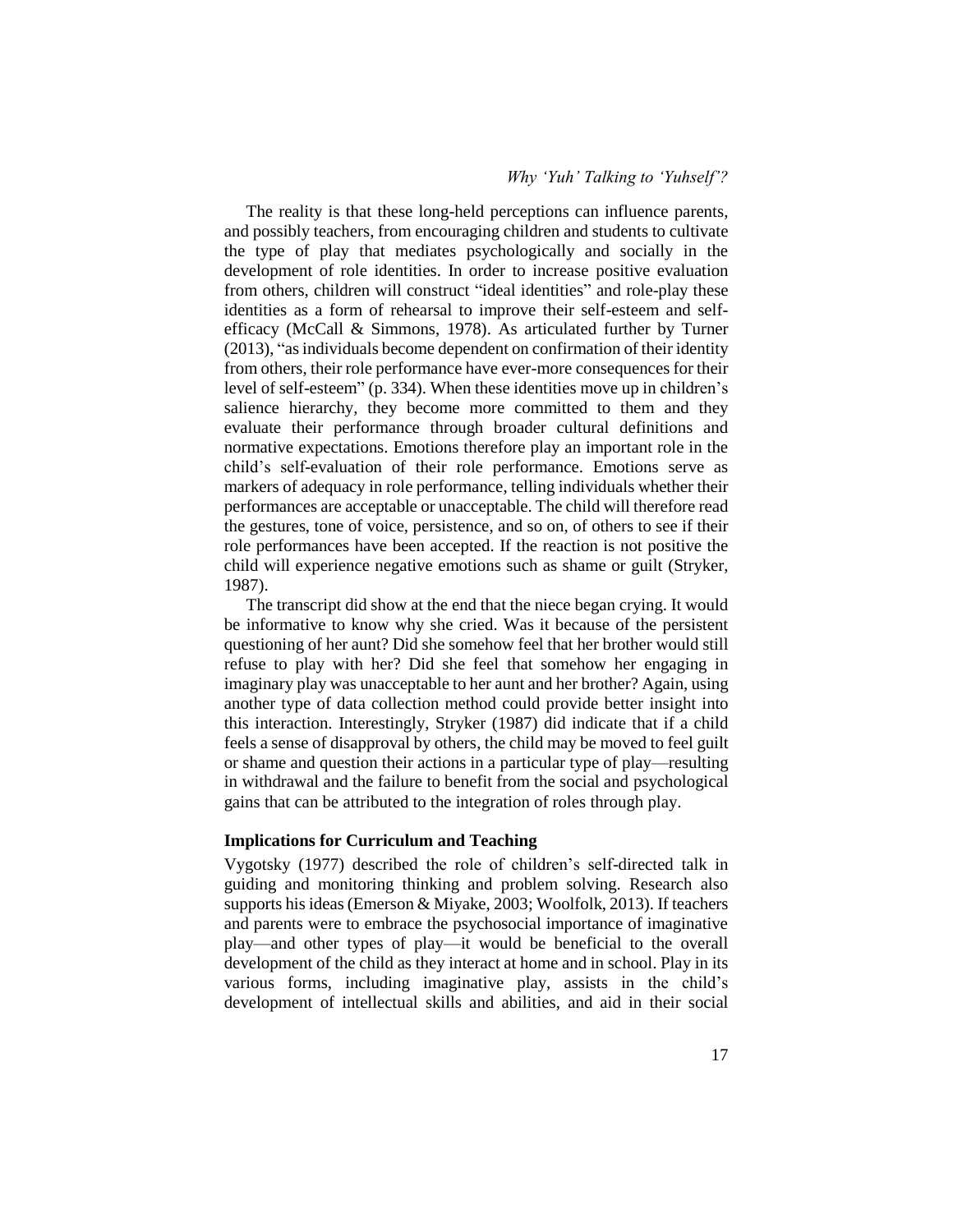development and how they make sense of the world around them. Schools should play an active role in fostering this development as this is where formal learning takes place.

Addressing the parameters of conversation analysis as a tool to understanding learning through observed conversational interaction, Macbeth (2011) said, "taking a turn in an ongoing conversation is itself an analytic task and achievement of understanding ….To take a turn is to evidence understanding" (p. 440). In addition,

this turn–by–turn understanding displayed in each turn in a sequence is not the same as the understanding objectives of lessons, such as the learning of grammatical form, scientific principles, or how to make a request in a particular language, but it can provide evidence for how such educational goals of learning some pedagogic object, knowing some subject-relevant fact, mastering some disciplinary procedures are achieved: the temporally–situated practices for displaying an emergent and coherent series of understanding. (Gardner, 2013, p. 607)

Mondada and Doehler (2004) claimed that analysed extracts from classroom interactions, which show how tasks are collaboratively interpreted and transformed in order to solve problems as they arise, actually show how these transformations shape the context of learning, and even understanding of what learning is.

Private speech is often used by children when they are confused, having difficulties, or making mistakes (Duncan & Cheyne, 1999). Conversation analysis offers an effective ethnomethodological technique that researchers in curriculum and teaching can use, in conjunction with other methodologies, to study extensively the confusion or confliction students may have relating to their self-concept, self-worth, and self-efficacy in a particular task—important elements of role identity. As articulated by Woolfolk (2013), it is a widely held view by many psychologists that selfconcept is the foundation of both social and emotional development. Positive self-concept, self-efficacy, and also self-worth have been shown to relate in various degrees to achievement in schools, job satisfaction, sports, pride, and enjoyment (Byrne, 2002; Goetz, Cronjaeger, Frenzel, Ludtke, & Hall, 2010). The various subcultures that are emerging in Jamaica and other Caribbean islands because of socio-economic stratification and the widening gap between the wealthy and the poor which manifests itself through violence in its various forms, mistrust of authority, drugs, and entertainment—can produce conflict in role identity and *Self* in young people. Students' perception and attitude toward education in general and certain types of training, authority, gender, and a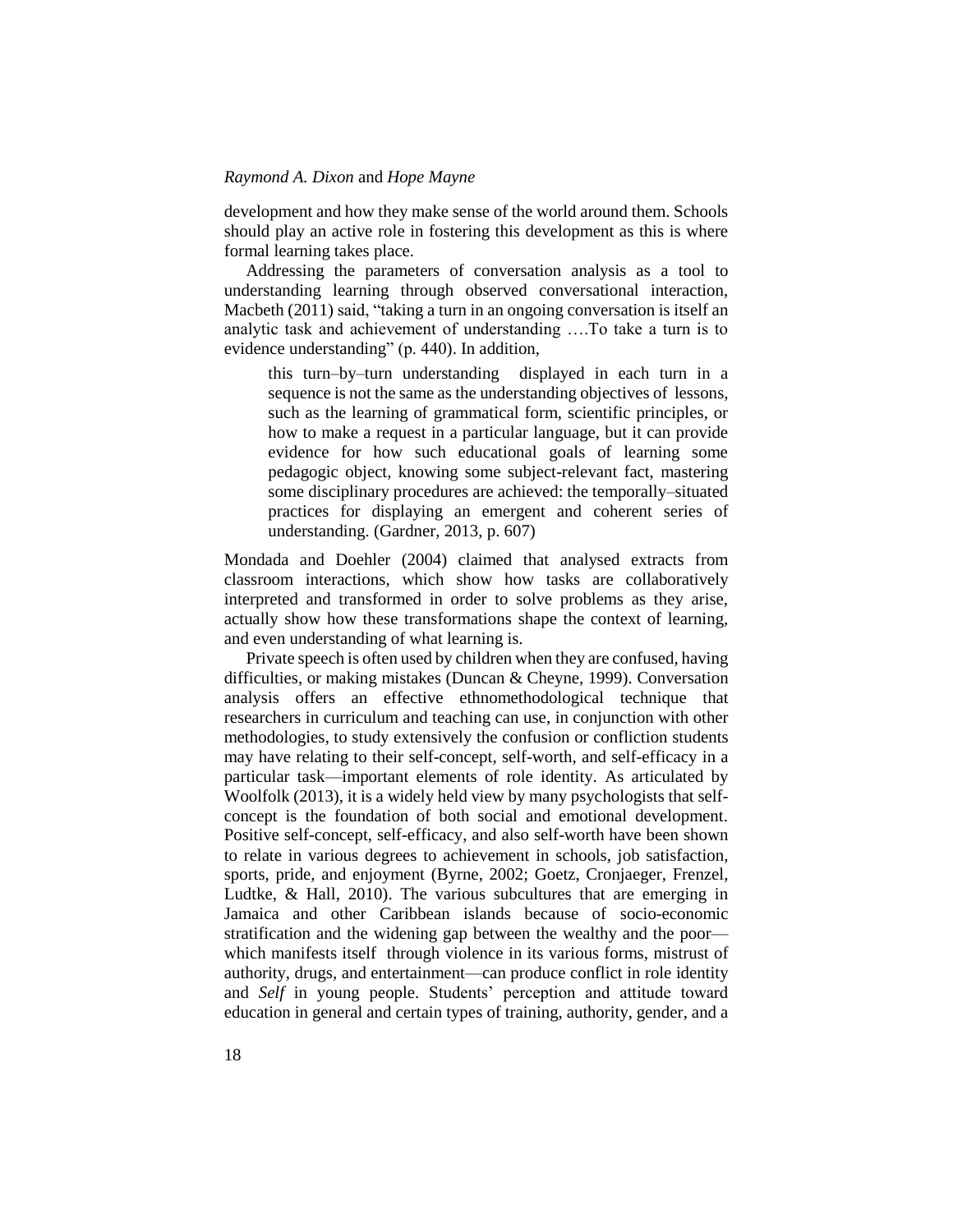wide range of sociological issues are evolving rapidly. Researchers and educators can use this technique to delve deeper into these issues so that a better understanding can be derived, and more effective frameworks can be developed to influence constructive change.

Maladjusted perceptions ultimately will affect students' behaviour and performance in schools and, by extension, society. Curricula informed by research must present effective pedagogical interventions that teachers, particularly during the formative years of children, can use to create learning environments that are conducive to the adjustment of incorrect perceptions about their roles and other social functions and interactions, produce positive social behaviours in students both in schools and at their homes, and provide a classroom atmosphere of tolerance and cooperation.

#### **Conclusion**

Conversation analysis as an ethnomethodology that can be an effective technique in analysing students' interactions. Used in conjunction with other research methodologies, researchers and educators can gain deeper insight into students' perceptions, attitudes, evolving role orientation, and other socio-structural issues that are presently faced in Jamaica and the rest of the Caribbean. Using conversation analysis along with other research methods can give researchers and educators a deeper understanding of students' perception of *Self*, efficacy, and self-worth. This can inform differentiated teaching approaches, as well as the development of various types of interventions to help students to grow socially and academically.

#### **References**

- Anderson, N. T., Vanderhook, P., & Vanderhook, S. (1996). *Spiritual protection for your children*. Ventura, CA: Regal.
- Berg, L. (1999). Developmental play stages in child identity construction: An interactionist theoretical contribution. *International Journal of Early Childhood, 31*(1), 11–24. doi:10.1007/bf03166727
- Bodrova, E., & Leong, D. J. (1996). *Tools of the mind: The Vygotskian approach to early childhood education*. Merrill, OH: Prentice Hall.
- Bond, M. A., & Wasick, B. A. (2009). Conversation stations: Promoting language development in young children. *Early Childhood Education Journal, 36*(6)*,* 467–473. doi:10.1007/s10643-009-0310-7
- Bouldin, P., Bavin, E. L., & Pratt, C. (2002). An investigation of the verbal abilities of children with imaginary companions. *First Language*, *22*(3), 249– 264.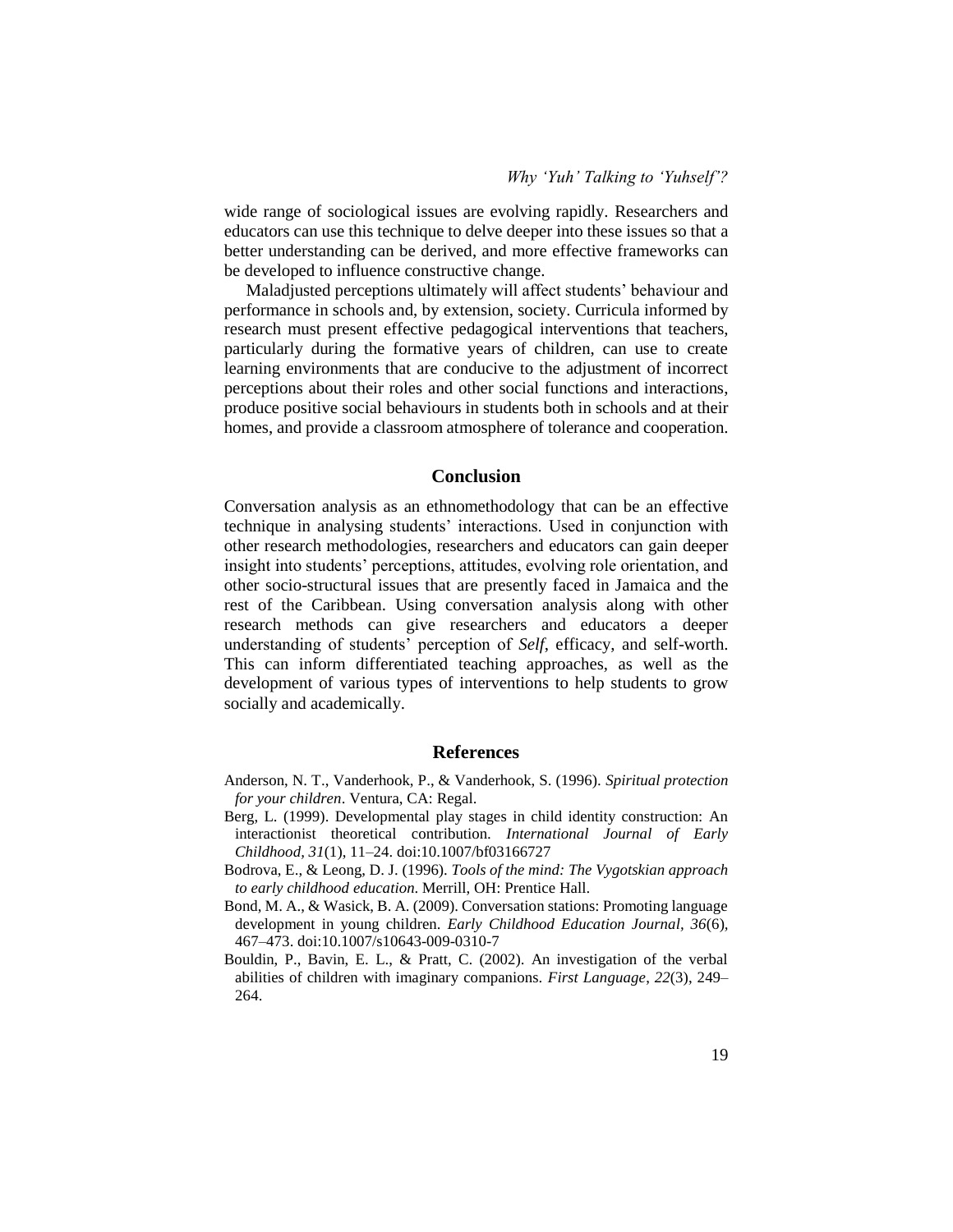- Brostrom, S. (1999). Drama games with 6-year-old children: Possibilities and limitations. In Y. Engestrom, R. Miettinen, & R-L. Punamaki (Eds.), *Perspectives on activity theory* (pp. 250–263)*.* Cambridge, MA: Cambridge University Press.
- Butler, C., & Weatherall, A. (2006) "No, we're not playing families": Membership categorization in children's play. *Research on Language and Social Interaction, 39*(4), 441–470. doi:10.1207/s15327973rlsi3904\_4
- Byrne, B. M. (2002). Validating the measurement and structure of self-concept: Snapshots of past, present, and future research. *American Psychologist, 57*(11), 897–909. doi:10.1037//0003-066X.57.11.897
- Creswell, J. W. (2012). *Educational research: Planning, conducting, and evaluating quantitative and qualitative research* (4th ed.). Boston, MA: Pearson.
- Dockett, S., & Fleer, M. (1999). *Play and pedagogy in early childhood: Bending the rules.* Marrickville, NSW: Harcourt Brace.
- Duncan, R. M., & Cheyne, J. A. (1999). Incidence and functions of self-reported private speech in young adults: A self-verbalization questionnaire. *Canadian Journal of Behavioural Science, 31*(2)*,* 133–136. doi:10.1037/h0087081
- Emerson, M. J., & Miyake, A. (2003). The role of inner speech in task switching: A dual-task investigation. *Journal of Memory and Language, 48*(1)*,* 148–168. doi:10.1016/S0749-596X(02)00511-9
- Gardner, R. (2013). Conversation analysis in the classroom. In J. Sidnell & T. Stivers (Eds.), *Handbook of conversation analysis* (p. 609). Malden, MA: Wiley Blackwell.
- Geertz, C. (1975). *The interpretation of cultures*. London, UK: Hutchinson.
- Goetz, T., Cronjaeger, H., Frenzel, A. C., Ludtke, O., & Hall, N. (2010). Academic self-concept and emotion relations: Domain specificity and age effects. *Contemporary Educational Psychology, 35*(1), 44–58. doi:10.1016/j.cedpsych.2009.10.001
- Goodwin, C., & Heritage, J. (1990). Conversation analysis. *Annual Review of Anthropology, 19*, 283–307. doi:10.1146/annurev.an.19.100190.001435
- Harris, P. (2000). *The work of the imagination*. Oxford, UK: Blackwell.
- Hakkarainen, P. (1999). Play and motivation. In Y. Engestrom, R. Miettinen, & R-L. Punamaki (Eds.), *Perspectives on activity theory* (pp. 232–249)*.*  Cambridge, UK: Cambridge University Press.
- Holland, D., Lachicotte, W., Skinner, D., & Cain. C. (1998). *Identity and agency in cultural worlds*. Cambridge, MA: Harvard University Press.
- Huizinga, J. (1955). *Homo ludens: A study of the play-element in culture*. Boston, MA: Beacon Press.
- Jamaica. Early Childhood Commission. (2014, January 1). Learning through play*. Jamaica Observer.* Retrieved from http://www.jamaicaobserver.com/ magazines/allwoman/Learning-through-play#ixzz2pBiVgVMn
- Klausen, E., & Passman, R. H. (2007). Pretend companions (imaginary playmates): The emergence of a field. *Journal of Genetic Psychology, 167*(4), 349–364. doi:10.3200/GNTP.167.4.349-364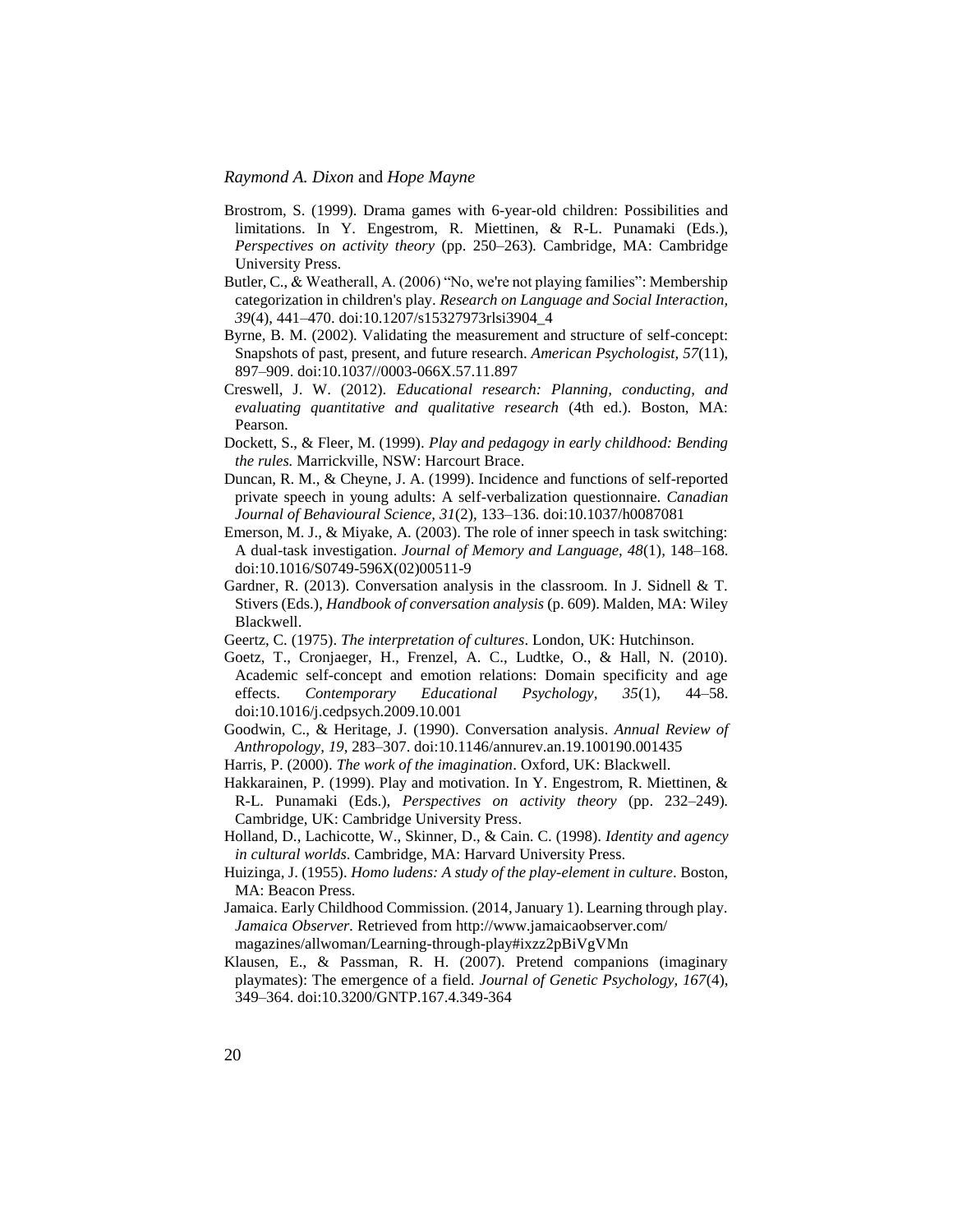Levinson, M. P. (2005). The role of play in the formation and maintenance of cultural identity: Gypsy children in home and school context. *Journal of Contemporary Ethnography, 34*(5), 499–532. doi:10.1177/0891241605279018

Macbeth, D. (2011). Understanding understanding as an instructional matter. *Journal of Pragmatics, 43*(2), 438–451. doi:10.1016/j.pragma.2008.12.006

- McCall, G. J., & Simmons, J. L. (1978). *Identities and interactions.* New York, NY: Basic Books.
- Mead, G. H. (1932). *Mind, self and society*. Chicago, IL: University of Chicago Press.
- Mondada, L., & Doehler, S. P. (2004). Second language acquisition as situated practice: Task accomplishment in the French second language classroom. *The Modern Language Journal, 88*(4), 501–518. doi:10.3138/cmlr.61.4.461
- Patton, M. Q. (1990). *Qualitative evaluation and research methods* (2<sup>nd</sup> ed.). Newbury Park, CA: Sage.
- Peräkylä, A. (2008). Conversation analysis. *The Blackwell encyclopedia of sociology online.* Retrieved from http://blogs.helsinki.fi/perakyla/files/2008/ 10/conversationanalysis\_08l1.pdf
- Poland, B. D. (2002). Transcription quality. In J. Gubrium & J. Halstein (Eds.), *Handbook of interview research: Context and method* (pp. 629–650). Thousand Oaks, CA: Sage.
- Rapley, T. (2008). *Doing conversation, discourse and document analysis*. Thousand Oaks, CA: Sage.
- Rawls, A. W. (2004). Conversation analysis. *Encyclopedia of social theory*. Retrieved from http://www.sagepub.com/ritzerintro/study/materials/reference/ 77708\_5.1r.pdf
- Roby, A. C., & Kidd, E. (2008). The referential communication skills of children with imaginary companions. *Developmental Science, 11*(4), 531–540. doi:10.1111/j.1467-7687.2008.00699.x
- Roopnarine, J. L., Shin, M., Donovan, B., & Suppal, P. (2000). Sociocultural contexts of dramatic play: Implication for early education. In K. A. Roskos & J. F. Christie (Eds.), *Play and literacy in early childhood: Research from multiple perspectives* (pp. 205–220). Mahwah, NJ: Lawrence Erlbaum.
- Sacks, H., Schegloff, E. A., & Jefferson, G. (1974). A simplest systematics for the organization of turn-taking for conversation. *Language, 50*(4), 696–735. doi:10.1353/lan.1974.0010
- Schegloff, E. A. (2006). *Sequence organization in interaction*. Cambridge, MA: Cambridge University Press.
- Schegloff, E. A. & Sacks, H. (1973). Opening up closings. *Semiotica, 8*(4), 289– 327. doi:10.1515/semi.1973.8.4.289
- Sidnell, J. (2010). Questioning repeats in the talk of four-year-old children. In H. Gardner & M. A. Forrester (Eds.), *Analysing interactions in childhood: Insights from conversation analysis* (pp. 103–127)*.* Chichester, Wiley-Blackwell.
- Sidnell, J. (2011). The epistemics of make-believe. In T. Stivers, L. Mondada, & J. Steensig (Eds.), *The morality of knowledge in conversation.* Cambridge, UK, Cambridge University Press.